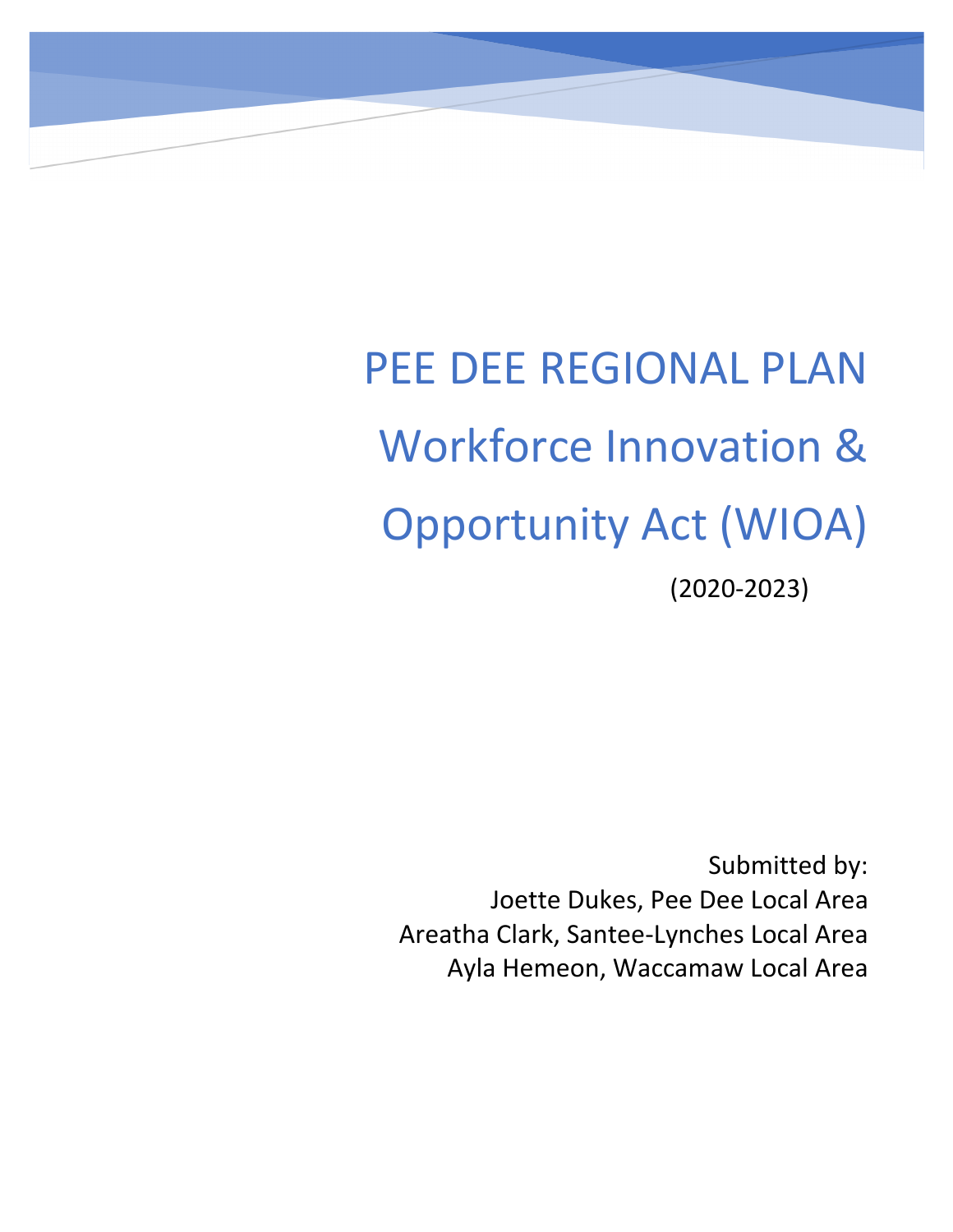## **Workforce Innovation and Opportunity Act Regional Plan July 1, 2020 – June 30, 2023**

**Planning Region Name:** Pee Dee Region

#### **Local Areas within the Planning Region:** Pee Dee, Santee-Lynches, Waccamaw

#### **Local Area Administrators and Contact Information:**

#### **Pee Dee**

Joette R. Dukes, CGFO Workforce Development Director Pee Dee Regional Council of Governments P.O. Box 5719 Florence, SC 29502 Phone: (843)669-3138, TTY: 711 Fax: (843)679-3743 E-mail: [j-dukes@peedeecog.org](mailto:j-dukes@peedeecog.org)

#### **Santee-Lynches**

Areatha Clark Deputy Executive Director and Chief of Workforce Development Santee-Lynches Regional Council of Governments 31 East Calhoun Street Sumter, SC 29150 (803) 774-1405, TTY: 711 (803) 774-1030 FAX [aclark@slcog.org](mailto:aclark@slcog.org)

#### **Waccamaw**

Ayla Hemeon Workforce Development Director Waccamaw Regional Council of Governments 1230 Highmarket Street Georgetown, SC 29440 Direct: 843-436-6137 TTY: 711 Fax: 843-527-2302 *[ahemeon@wrcog.org](mailto:ahemeon@wrcog.org)*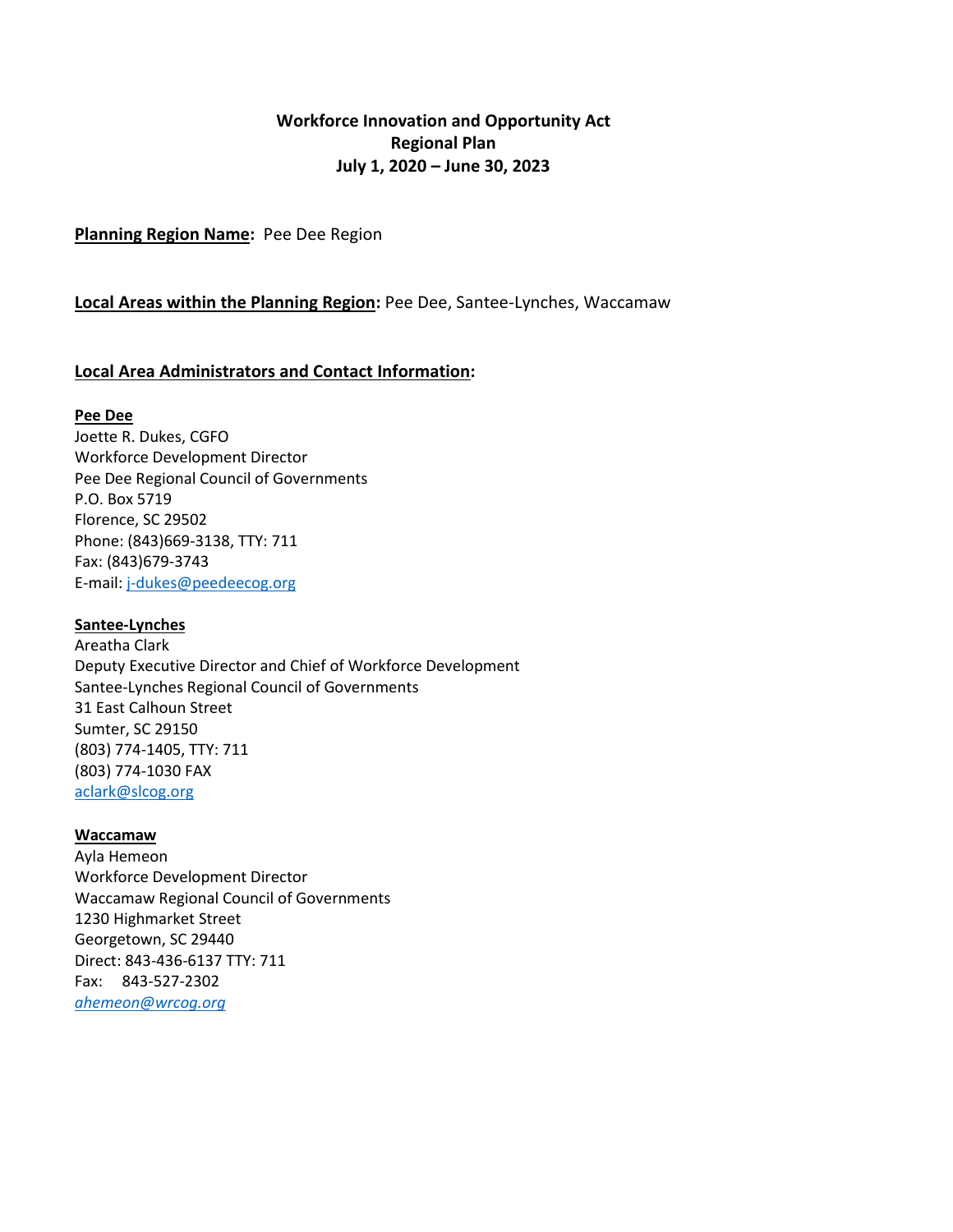The regional plan serves as an action plan to develop, align, and integrate service delivery strategies and resources among multiple local areas within a region. Local boards and chief elected officials in each planning region are required to engage in a regional planning process that results in the preparation and submission of a single regional plan. Regional plans must incorporate the local plans for each local area within the planning region. The following guiding principles should be considered priorities and included in responses throughout the document:

- Partnership and collaboration
- Increased access to resources and services through the use of technology
- The impact of COVID-19 on the state's workforce and strategies to facilitate rapid reemployment

The regional plan must include:

**1. A description of how each local area within the region was afforded the opportunity to participate in the regional planning process, along with a description of the planning process undertaken to produce the regional plan. The description must include how the chief elected officials and local boards were involved in the development of the plan.**

SC Department of Employment and Workforce, on behalf of the State Workforce Development Board, procured the services of a facilitator (Maher & Maher) for the purpose of leading a process that would result in a Statewide Plan to create a workforce pipeline to make South Carolina more competitive in today's global market. The intent was to lead each of four identified Regions through a process that will plan for, build, begin to implement, and provide for sustaining a talent development system built on defining the talent pipeline at the regional level. Regional planning began with the regional sector strategies process, in which each local workforce area was involved. A team was created that consisted of various partner staff (i.e. WIOA, Adult Education, Technical Colleges, Economic Development, Vocational Rehabilitation, etc.) from each local workforce area. This was the catalyst for starting the entire regional planning process.

Conference calls and Zoom meetings were held for the planning process. Information to be included in the regional plan was also shared with individual local boards to gather their input and support. In an effort to validate the data labor market information provided as part of the planning process and to identify in-demand occupations within industries with more specificity, various local board members, who represented sectors being targeted for this region, economic development and education and training institutions, were asked to provide first-hand knowledge of the needs and demands of the targeted industries. Input from chief elected officials (CEOs) was also obtained.

**2. An analysis of regional labor market data and economic conditions, to include existing and emerging in-demand industry sectors and occupations, and the employment needs of employers in those existing and emerging in-demand industry sectors and occupations. The analysis shall include:**

Data reports and additional data and information solicited from various sources were analyzed to determine in-demand industry sectors and occupations. Explored were current sector priorities and Health Care was selected as the priority sector to continue planning efforts to create the pipeline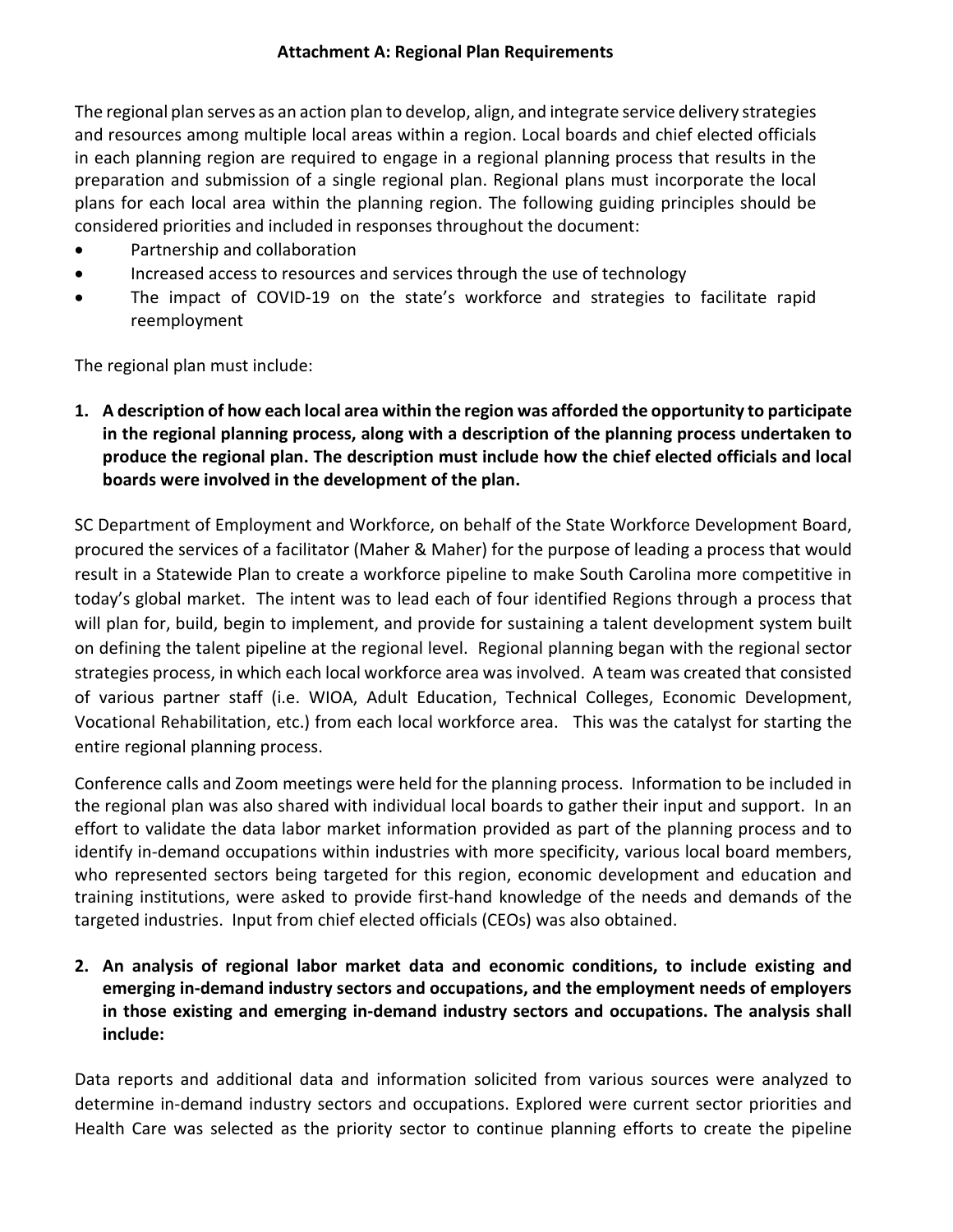needed to meet the employment needs of employers within the region. The data chart below supports Health Care as being the most in-demand, fastest growing sector for the region:



# **Industry Snapshot**

The largest sector in the Pee Dee - Complete Region (WIOA) is Accommodation and Food Services, employing 55,895 workers. The next-largest sectors in the region are Retail Trade (54,281 workers) and Health Care and Social Assistance (53,023). An analysis of industry comparisons and clusters clearly support the healthcare sector as an existing as well as emerging in-demand industry sector. This analysis included an analysis of the Pee Dee Region data report, which documented significant job growth and occupations that would be attainable by the targeted populations of agencies and needs of employers in the region. There is a prevalence of healthcare as a demand industry in all parts of the region. Healthcare is the only industry with growth in all three local workforce areas. The other industries are more prevalent in some areas than others and are very concentrated in singular parts of the region, e.g. Hospitality. Initial validation can be provided by healthcare representation on Local Boards, along with Technical colleges' validation of the demand for healthcare training in the region, and all three local workforce areas' validation of healthcare growth and demand across the region.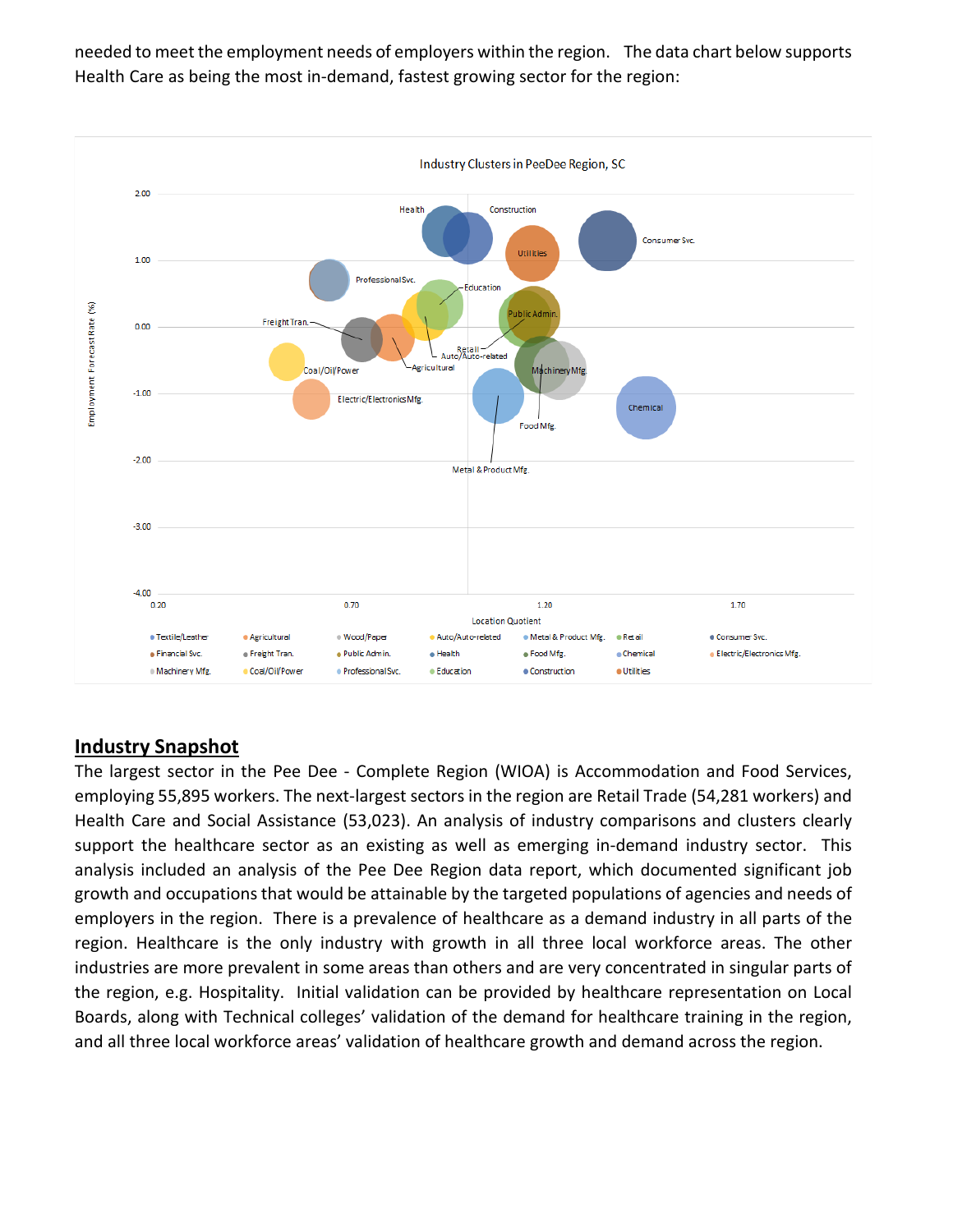|                             |                                                  |         |          | Pee Dee, 2020Q1 |                    |         |                 |              |                  |              |         |
|-----------------------------|--------------------------------------------------|---------|----------|-----------------|--------------------|---------|-----------------|--------------|------------------|--------------|---------|
|                             |                                                  |         | Current  |                 | 5-Year History     |         | 1-Year Forecast |              |                  |              |         |
|                             |                                                  |         | Avg Ann  |                 |                    |         | <b>Total</b>    |              |                  | Empl         | Ann %   |
| <b>NAICS</b>                | Industry                                         | Empl    | Wages    | LQ              | <b>Empl Change</b> | Ann %   | Demand          | <b>Exits</b> | <b>Transfers</b> | Growth       | Growth  |
| 72                          | <b>Accommodation and Food Services</b>           | 55,895  | \$18,923 | 1.59            | 6,600              | 2.5%    | 9,855           | 4,015        | 5,058            | 783          | 1.4%    |
| 44                          | Retail Trade                                     | 54,281  | \$26,544 | 1.36            | 2,779              | 1.1%    | 7,336           | 3,205        | 4,046            | 85           | 0.2%    |
| 62                          | <b>Health Care and Social Assistance</b>         | 53,023  | \$45,826 | 0.94            | 5,373              | 2.2%    | 5,774           | 2,465        | 2,549            | 760          | 1.4%    |
| $\overline{31}$             | Manufacturing                                    | 39,315  | \$54,909 | 1.23            | 1,365              | 0.7%    | 3,670           | 1,504        | 2,575            | $-410$       | $-1.0%$ |
| 61                          | <b>Educational Services</b>                      | 29,063  | \$40,185 | 0.92            | 641                | 0.4%    | 2,795           | 1,294        | 1,396            | 105          | 0.4%    |
|                             | Administrative and Support and Waste             |         |          |                 |                    |         |                 |              |                  |              |         |
| 56                          | Management and Remediation Services              | 23,133  | \$29,754 | 0.93            | 3,307              | 3.1%    | 2,846           | 1,131        | 1,541            | 174          | 0.8%    |
| 23                          | Construction                                     | 22,170  | \$43,602 | 0.99            | 4,261              | 4.4%    | 2,490           | 783          | 1,400            | 307          | 1.4%    |
| $\overline{92}$             | <b>Public Administration</b>                     | 21,399  | \$41,570 | 1.17            | 1,207              | 1.2%    | 2,003           | 832          | 1,130            | 41           | 0.2%    |
| 81                          | Other Services (except Public Administration)    | 17,637  | \$23,382 | 1.02            | $-1$               | 0.0%    | 2,065           | 917          | 1,094            | 55           | 0.3%    |
| 48                          | Transportation and Warehousing                   | 13,550  | \$42,774 | 0.76            | 2,803              | 4.7%    | 1,498           | 613          | 830              | 54           | 0.4%    |
| 54                          | Professional, Scientific, and Technical Services | 11,228  | \$53,439 | 0.43            | 155                | 0.3%    | 1,073           | 358          | 604              | 111          | 1.0%    |
| 52                          | Finance and Insurance                            | 9,879   | \$53,062 | 0.64            | 1,023              | 2.2%    | 994             | 350          | 574              | 70           | 0.7%    |
| $\overline{71}$             | Arts, Entertainment, and Recreation              | 9,071   | \$20,591 | 1.16            | 792                | 1.8%    | 1,401           | 573          | 707              | 122          | 1.3%    |
| 42                          | <b>Wholesale Trade</b>                           | 8,254   | \$53,704 | 0.56            | $\mathbf{0}$       | 0.0%    | 861             | 326          | 540              | $-5$         | $-0.1%$ |
| 53                          | Real Estate and Rental and Leasing               | 7,545   | \$37,503 | 1.11            | $-147$             | $-0.4%$ | 857             | 349          | 417              | 92           | 1.2%    |
| 11                          | Agriculture, Forestry, Fishing and Hunting       | 5,210   | \$35,101 | 1.02            | $-371$             | $-1.4%$ | 539             | 240          | 323              | $-24$        | $-0.5%$ |
| 51                          | Information                                      | 3,564   | \$51,084 | 0.47            | $-214$             | $-1.2%$ | 332             | 124          | 219              | $-11$        | $-0.3%$ |
| 55                          | Management of Companies and Enterprises          | 2,513   | \$77,214 | 0.43            | 396                | 3.5%    | 237             | 84           | 143              | 10           | 0.4%    |
| $\overline{22}$             | Utilities                                        | 2,215   | \$87,071 | 1.11            | $-60$              | $-0.5%$ | 197             | 72           | 127              | $-2$         | $-0.1%$ |
| $\overline{21}$             | Mining, Quarrying, and Oil and Gas Extraction    | 260     | \$55,138 | 0.16            | $-46$              | $-3.2%$ | 28              | 9            | 18               | $\mathbf{1}$ | 0.5%    |
|                             | <b>Total - All Industries</b>                    | 389,204 | \$37,632 | 1.00            | 29,861             | 1.6%    | 44,900          | 18,163       | 24,316           | 2,421        | 0.6%    |
| Source: JobsEQ <sup>®</sup> |                                                  |         |          |                 |                    |         |                 |              |                  |              |         |
| Data as of 202001           |                                                  |         |          |                 |                    |         |                 |              |                  |              |         |

# **Industry Snapshot (Pee Dee Region)**

# EMPLOYMENT WAGES





**Forecast** 

| 6-Digit Industry                                                    | Empl   | Avg Ann<br><b>Wages</b> | LQ   | <b>5yr History</b> | Annual<br>Demand | Ann<br>Growth |
|---------------------------------------------------------------------|--------|-------------------------|------|--------------------|------------------|---------------|
| <b>General Medical and Surgical Hospitals</b>                       | 14,405 | \$52,924                | 0.98 |                    | 1,141            | 0.3%          |
| Offices of Physicians (except Mental<br>Health Specialists)         | 8,888  | \$83,606                | 1.33 |                    | 835              | 1.4%          |
| <b>Home Health Care Services</b>                                    | 4,805  | \$26,633                | 1.18 |                    | 678              | 3.7%          |
| <b>Nursing Care Facilities (Skilled Nursing</b><br>Facilities)      | 4,081  | \$29,190                | 1.01 |                    | 399              | $-0.5%$       |
| Services for the Elderly and Persons with<br><b>Disabilities</b>    | 2,782  | \$15,693                | 0.56 |                    | 456              | 3.4%          |
| Child Day Care Services                                             | 2,591  | \$18,232                | 0.91 |                    | 327              | 0.6%          |
| <b>Offices of Dentists</b>                                          | 2,165  | \$53,106                | 0.90 |                    | 214              | 1.2%          |
| <b>Continuing Care Retirement Communities</b>                       | 1,718  | \$26,092                | 1.37 |                    | 255              | 2.8%          |
| <b>Vocational Rehabilitation Services</b>                           | 1,239  | \$22,772                | 1.45 |                    | 126              | $-1.3%$       |
| Residential Intellectual and<br>Developmental Disability Facilities | 977    | \$21,625                | 0.79 |                    | 126              | 0.6%          |
| Remaining Component Industries                                      | 9,374  | \$42,560                | 0.74 |                    | 1,071            | 2.2%          |
| <b>Health Care and Social Assistance</b>                            | 53,023 | \$45,826                | 0.94 |                    | 5,774            | 1.4%          |
| $\sim$ $\sim$ $\sim$ $\sim$                                         |        |                         |      |                    |                  |               |

Source: JobsEQ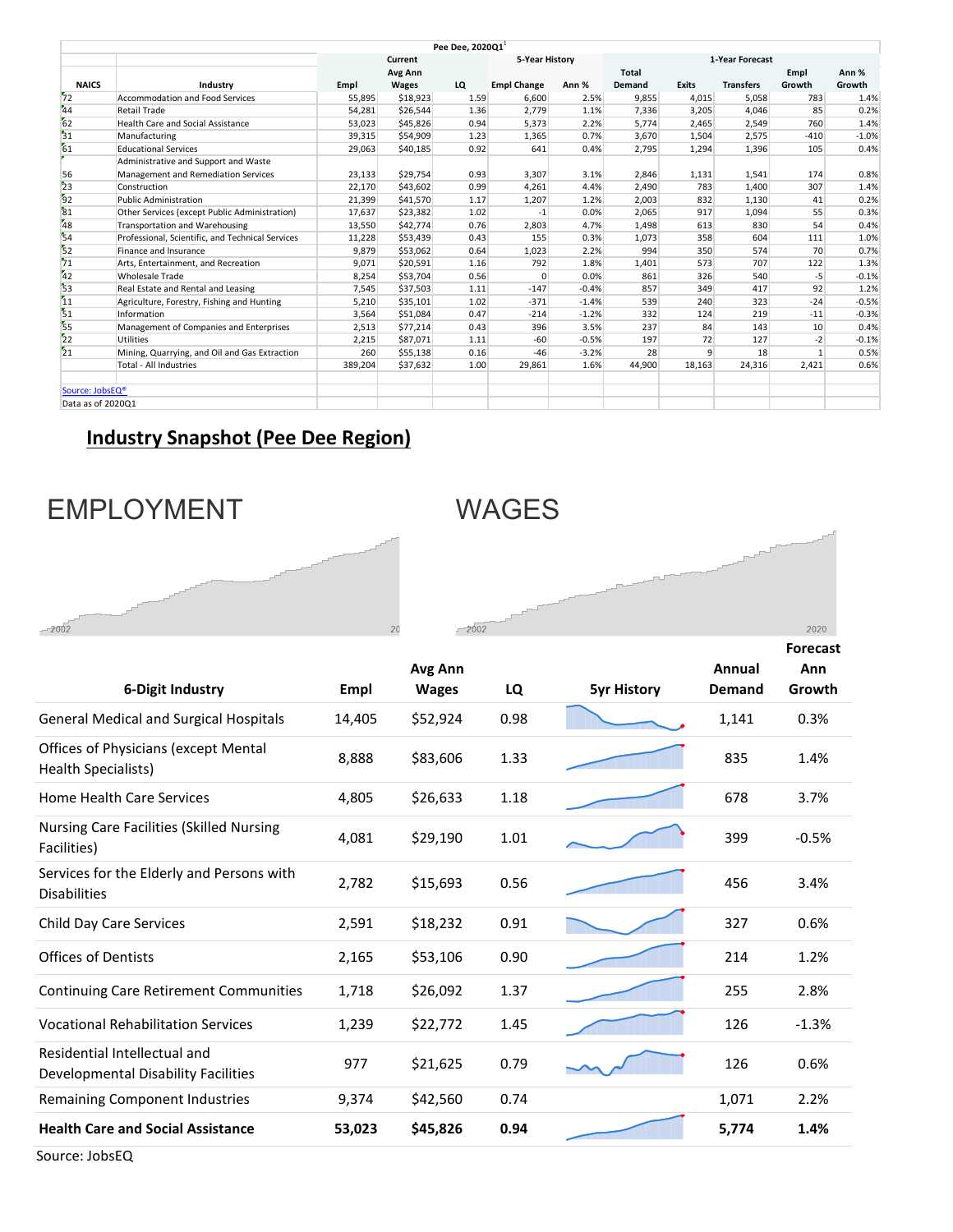# **Industry Snapshot (South Carolina)**

# EMPLOYMENT WAGES

 $-2002$ 



| 6-Digit Industry                                                    | Empl    | Avg Ann<br><b>Wages</b> | LQ   | <b>5yr History</b> | Annual<br>Demand | <b>Forecast</b><br>Ann<br>Growth |
|---------------------------------------------------------------------|---------|-------------------------|------|--------------------|------------------|----------------------------------|
| <b>General Medical and Surgical Hospitals</b>                       | 83,845  | \$59,887                | 0.96 |                    | 7,031            | 0.7%                             |
| Offices of Physicians (except Mental<br>Health Specialists)         | 46,128  | \$91,094                | 1.16 |                    | 4,481            | 1.7%                             |
| <b>Nursing Care Facilities (Skilled Nursing</b><br>Facilities)      | 20,498  | \$34,496                | 0.86 |                    | 2,128            | 0.1%                             |
| <b>Home Health Care Services</b>                                    | 19,541  | \$31,386                | 0.81 |                    | 2,825            | 4.0%                             |
| Services for the Elderly and Persons with<br><b>Disabilities</b>    | 15,274  | \$16,260                | 0.52 |                    | 2,554            | 3.8%                             |
| <b>Offices of Dentists</b>                                          | 14,150  | \$54,346                | 0.99 |                    | 1,452            | 1.5%                             |
| Child Day Care Services                                             | 13,352  | \$20,098                | 0.79 |                    | 1,759            | 1.2%                             |
| Continuing Care Retirement Communities                              | 9,265   | \$27,914                | 1.25 |                    | 1,408            | 3.1%                             |
| Assisted Living Facilities for the Elderly                          | 5,712   | \$24,408                | 0.84 |                    | 865              | 3.0%                             |
| Residential Intellectual and<br>Developmental Disability Facilities | 5,164   | \$26,364                | 0.71 |                    | 699              | 1.2%                             |
| <b>Remaining Component Industries</b>                               | 57,275  | \$43,958                | 0.78 |                    | 6,590            | 2.4%                             |
| <b>Health Care and Social Assistance</b>                            | 290,203 | \$50,945                | 0.87 |                    | 32,641           | 1.8%                             |

 **Source: JobsEQ**

Based on the analysis of all data, healthcare is expected to grow across all areas in this region.

### **Drivers of Employment Growth (Pee Dee Region)**

Over the ten years ending 2019, employment in Health Care and Social Assistance for the Greater Pee Dee Region added 8,066 jobs. After adjusting for national growth during this period and industry mix share, the part of this employment change due to local competitiveness was a loss of 1,941 jobs meaning this industry was less competitive than its national counterpart during this period.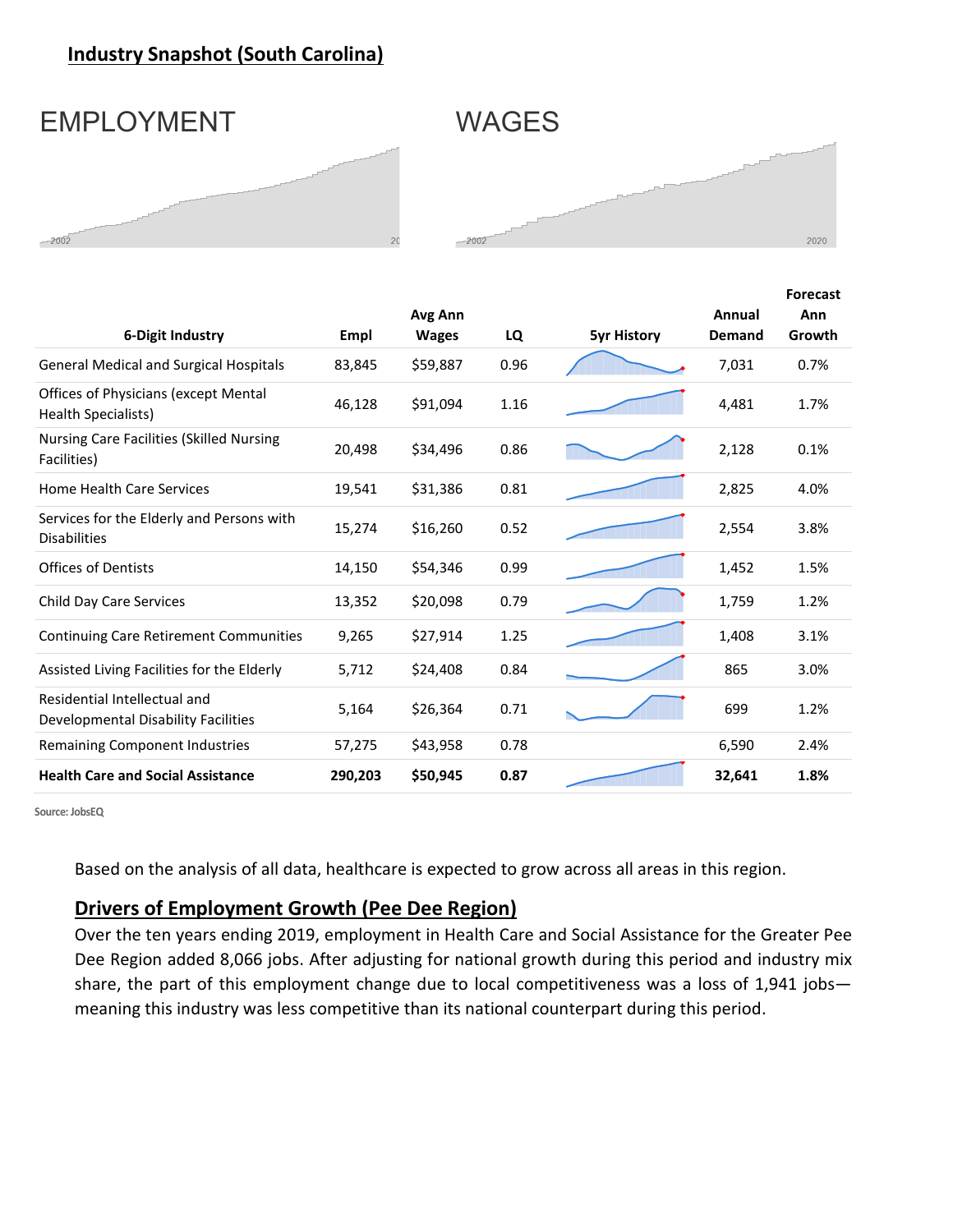

# **Drivers of Employment Growth (South Carolina)**

: JobsEQ®,Data as of 2019Q4

Over the ten years ending 2019, employment in Health Care and Social Assistance for South Carolina added 54,730 jobs. After adjusting for national growth during this period and industry mix share, the part of this employment change due to local competitiveness was a gain of 6,143 jobs—meaning this industry was more competitive than its national counterpart during this period.



Actual Growth National Growth Industry Mix Share I Local Competitiveness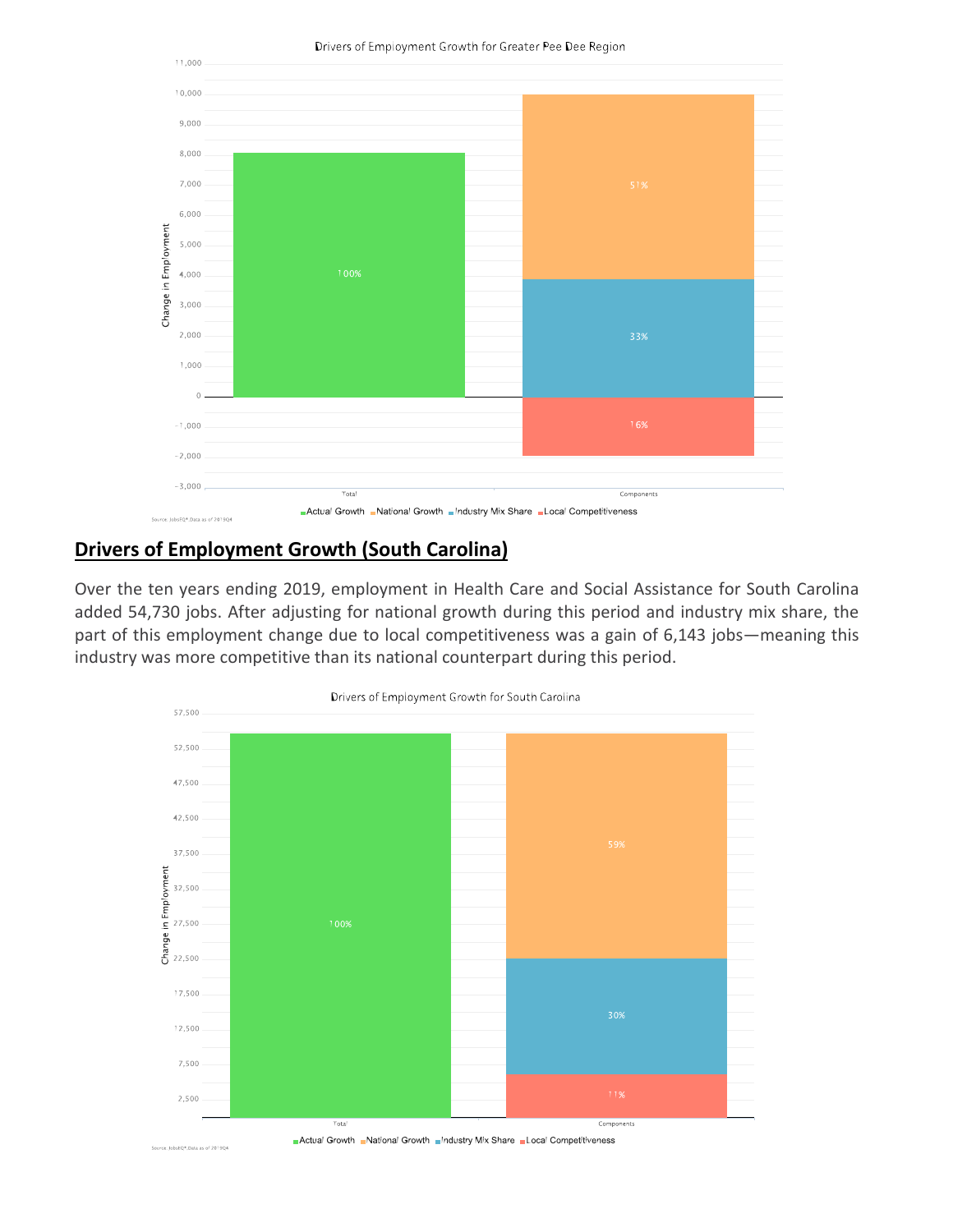### • **The knowledge and skills necessary to meet the employment needs of the employers in the region, including those in in-demand industry sectors and occupations;**

Data for the Pee Dee Region provided typical entry level education requirements for various healthcare occupations. For example, Registered Nurses require an Associate Degree while personal care aides require certification/licenses. Such occupations require some type of certification to meet the requirements demanded in the healthcare industry.

In general, the majority of people hired by employers in the Pee Dee Region tend to have a high school diploma or equivalent with no college studies (34.45%). However, the next group of employees being hired do have some college or an Associate Degree (29.17%). Approximately 17.59% of those being hired have less than a high school diploma or equivalent while 18.79% have a bachelor's degree or higher. The top 10 educational requirements reflected in recent job postings are reflected below. Most of the openings require at minimum, a high school diploma, which is the highest level of education possessed by the largest segment of the Pee Dee so they would meet the minimum qualifications for employment.

# **Openings by Education Levels**

**Education Levels**

| <b>Minimum Education Level</b>    | <b>Total Ads</b> |
|-----------------------------------|------------------|
| High school diploma or equivalent | 5,431            |
| Bachelor's degree                 | 1,288            |
| Associate's degree                | 602              |
| Master's degree                   | 307              |
| Doctoral or professional degree   | 56               |
| Unspecified/other                 | 11,378           |

Source[: JobsEQ®](http://www.chmuraecon.com/jobseq)

The top 25 certifications employers look for when hiring in our region are listed below. The number represents how many times the certification shows up in job postings.

# **Openings by Certifications**

| <b>Certifications</b>                                |                  |  |  |  |  |  |  |  |
|------------------------------------------------------|------------------|--|--|--|--|--|--|--|
| <b>Certificate Name</b>                              | <b>Total Ads</b> |  |  |  |  |  |  |  |
| Basic Life Support (BLS)                             | 597              |  |  |  |  |  |  |  |
| Driver's License                                     | 552              |  |  |  |  |  |  |  |
| Registered Nurse (RN)                                | 514              |  |  |  |  |  |  |  |
| Certification in Cardiopulmonary Resuscitation (CPR) | 333              |  |  |  |  |  |  |  |
| Advanced Cardiac Life Support Certification (ACLS)   | 288              |  |  |  |  |  |  |  |
| Class A Commercial Driver's License (CDL-A)          | 194              |  |  |  |  |  |  |  |
| Licensed Practical Nurse (LPN)                       | 150              |  |  |  |  |  |  |  |
| Certified Nursing Assistant (CNA)                    | 143              |  |  |  |  |  |  |  |
| Pediatric Advanced Life Support (PALS)               | 113              |  |  |  |  |  |  |  |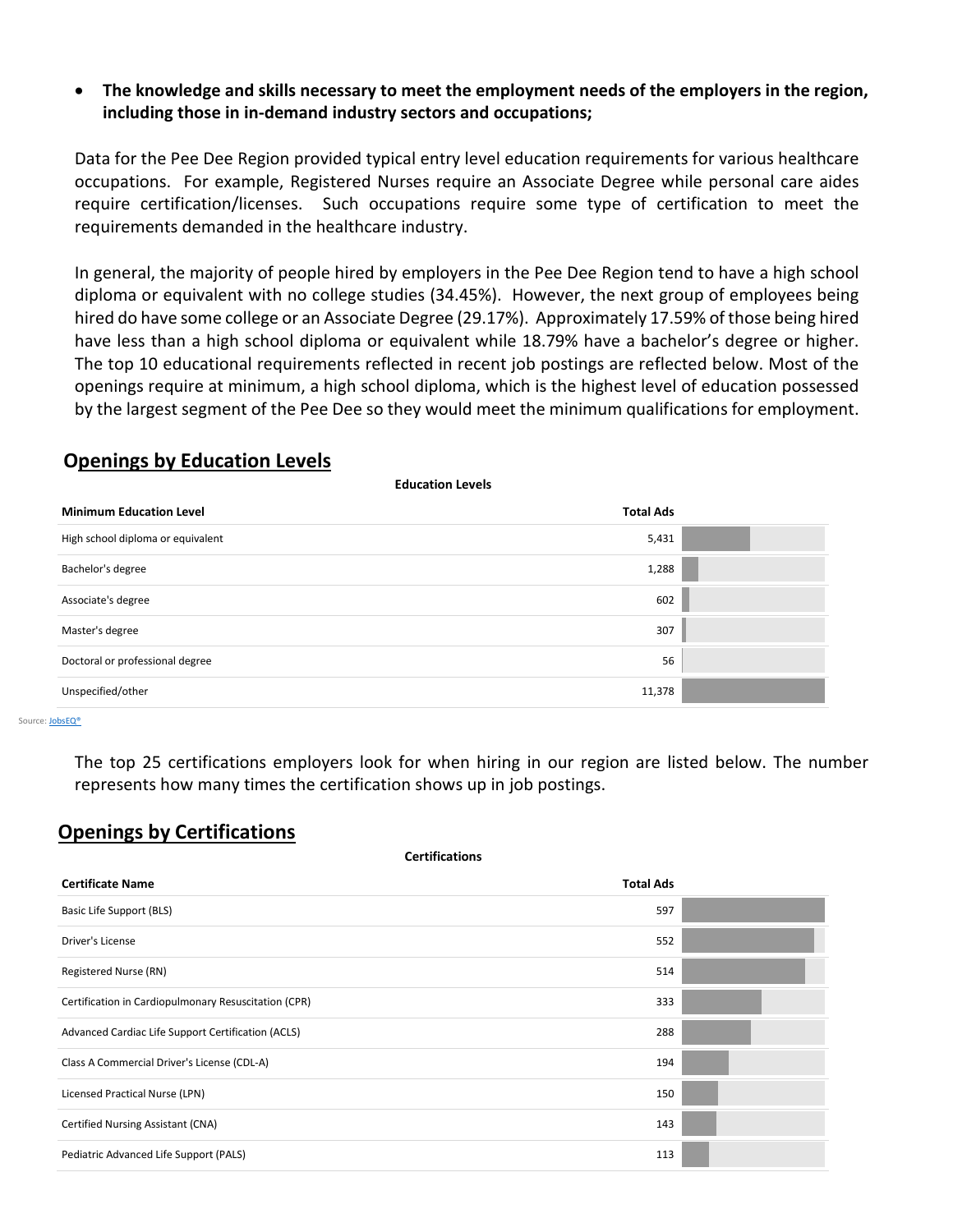**Certifications**

| <b>Certificate Name</b>                                                | <b>Total Ads</b> |  |
|------------------------------------------------------------------------|------------------|--|
| Secret Clearance                                                       | 113              |  |
| <b>First Aid Certification</b>                                         | 101              |  |
| Commercial Driver's License (CDL)                                      | 95               |  |
| Medical Assistant Certification (MA)                                   | 86               |  |
| The American Registry of Radiologic Technologists (ARRT) Certification | 59               |  |
| National Phlebotomy Association Certified Phlebotomist                 | 47               |  |
| Certified Public Accountant (CPA)                                      | 40               |  |
| Licensed Master Social Worker (LMSW)                                   | 38               |  |
| Emergency Medical Technician - Paramedic (EMT-P)                       | 36               |  |
| <b>HAZMAT</b>                                                          | 36               |  |
| Certified Clinical Medical Assistant (NHA)                             | 34               |  |
| Cisco Certified Network Associate (CCNA)                               | 32               |  |
| <b>Forklift Certified</b>                                              | 29               |  |
| Licensed Professional Counselor (LPC)                                  | 28               |  |
| Medical Technologist (MT)                                              | 25               |  |
| Certified Information Systems Security Professional (CISSP)            | 24               |  |

Source[: JobsEQ®](http://www.chmuraecon.com/jobseq)

The list below also identifies the top 10 soft skills that employers are looking for in employees. The requirement for these skills is included in job ad postings. All these soft skills are being addressed through various workshops held through WIOA, SC Works, the technical colleges, the school districts, workforce collaborations and more.

# **Openings by Soft Skills**

| Soft Skills                                                  |                  |  |
|--------------------------------------------------------------|------------------|--|
| <b>Skill Name</b>                                            | <b>Total Ads</b> |  |
| Communication (Verbal and written skills)                    | 7,782            |  |
| <b>Customer Service</b>                                      | 5,106            |  |
| Cooperative/Team Player                                      | 3,505            |  |
| Self-Motivated/Ability to Work Independently/Self Leadership | 2,573            |  |
| Adaptability/Flexibility/Tolerance of Change and Uncertainty | 2,509            |  |
| Organization                                                 | 2,361            |  |
| Supervision/Management                                       | 1,830            |  |
| Detail Oriented/Meticulous                                   | 1,763            |  |
| Enthusiastic/Energetic                                       | 1,709            |  |
| Accountable/Responsible/Reliable/Dependable/Trustworthy      | 1,574            |  |

Source: **JobsEQ®**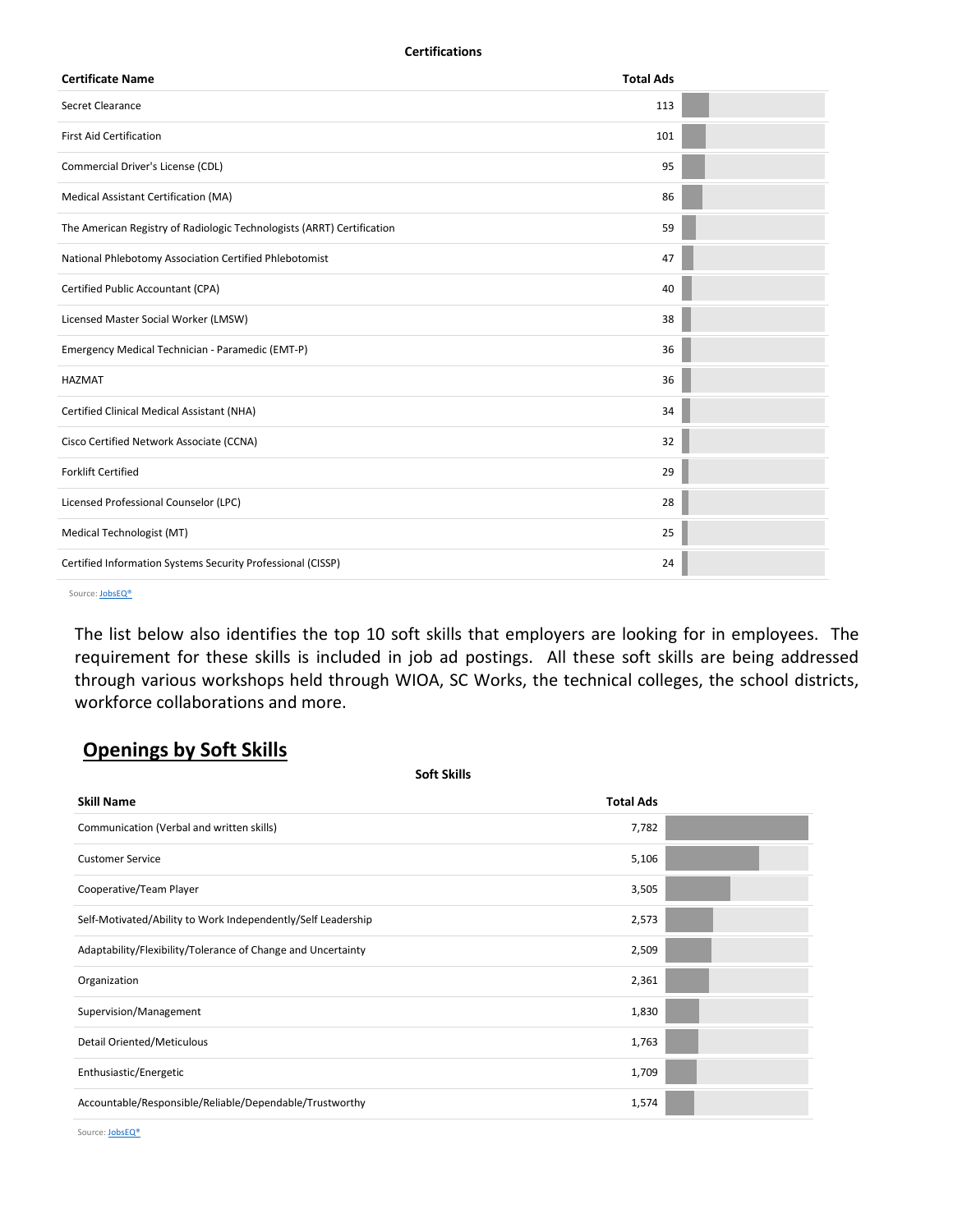• **An analysis of the current workforce in the region, including employment and unemployment data, labor market trends, and the educational and skill levels of the workforce, including individuals with barriers to employment; and**

Analysis of unemployment rates reflects that the unemployment rate in the Pee Dee Region has been higher than the State for the past 10 years (2008-2018).

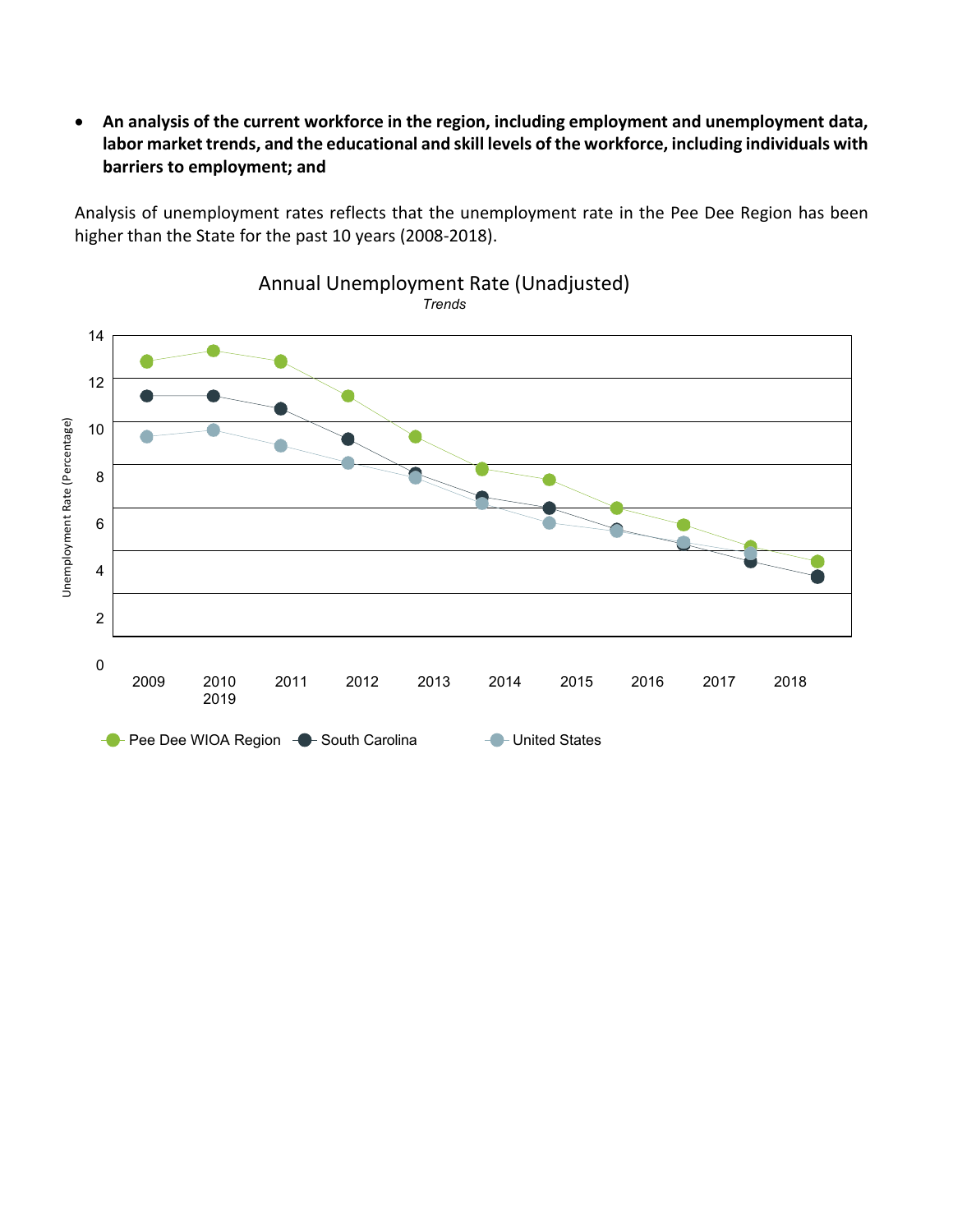|      | Pee Dee WIOA Region |        |       |                   | <b>South Carolina</b> | <b>United States</b> |                   |              |      |
|------|---------------------|--------|-------|-------------------|-----------------------|----------------------|-------------------|--------------|------|
| Year | <b>Employment</b>   | Unemp  | Rate  | <b>Employment</b> | <b>Unemp</b>          | Rate                 | <b>Employment</b> | <b>Unemp</b> | Rate |
| 2018 | 410,734             | 18,048 | 4.2%  | 2,259,057         | 80,882                | 3.5%                 | 155,761,000       | 6,314,000    | 3.9% |
| 2017 | 402,097             | 21,834 | 5.2%  | 2,212,845         | 98,921                | 4.3%                 | 153,337,000       | 6,982,000    | 4.4% |
| 2016 | 397,068             | 25,559 | 6.0%  | 2,181,587         | 115,213               | 5.0%                 | 151,436,000       | 7,751,000    | 4.9% |
| 2015 | 390,485             | 30,674 | 7.3%  | 2,137,158         | 135,838               | 6.0%                 | 148,834,000       | 8,296,000    | 5.3% |
| 2014 | 382,875             | 32,268 | 7.8%  | 2,078,592         | 143,753               | 6.5%                 | 146,305,000       | 9,617,000    | 6.2% |
| 2013 | 375,467             | 38,372 | 9.3%  | 2,023,642         | 167,326               | 7.6%                 | 143,929,000       | 11,460,000   | 7.4% |
| 2012 | 369,897             | 46,700 | 11.2% | 1,985,618         | 201,260               | 9.2%                 | 142,469,000       | 12,506,000   | 8.1% |
| 2011 | 365,669             | 53,758 | 12.8% | 1,945,900         | 229,623               | 10.6%                | 139,869,000       | 13,747,000   | 8.9% |
| 2010 | 363,539             | 55,536 | 13.3% | 1,915,045         | 240,623               | 11.2%                | 139,064,000       | 14,825,000   | 9.6% |
| 2009 | 370,542             | 54,226 | 12.8% | 1,910,670         | 242,075               | 11.2%                | 139,877,000       | 14,265,000   | 9.3% |
| 2008 | 386,749             | 33,904 | 8.1%  | 1,996,409         | 145,823               | 6.8%                 | 145,362,000       | 8,924,000    | 5.8% |

*Source: S.C. Department of Employment & Workforce*

The number of Area Job Openings in the region has also fluctuated over the past year but continues to be significantly less than the number of unemployed individuals in the region. Thus, the need to create additional employment opportunities within the region.

# Area Job Openings

|               |                 | Pee Dee WIOA Region | <b>South Carolina</b> |                        |                 |                   |                       |                        |
|---------------|-----------------|---------------------|-----------------------|------------------------|-----------------|-------------------|-----------------------|------------------------|
| <b>Period</b> | <b>Employed</b> | <b>Unemployed</b>   | Unemp.<br><b>Rate</b> | Job<br><b>Openings</b> | <b>Employed</b> | <b>Unemployed</b> | Unemp.<br><b>Rate</b> | Job<br><b>Openings</b> |
| <b>Jul-20</b> | 412,761         | 45,203              | 9.9%                  | 6,550                  | 2,242,832       | 211,965           | 8.6%                  | 45,266                 |
| <b>Jun-20</b> | 411,677         | 44,684              | 9.8%                  | 6,155                  | 2,226,783       | 211,612           | 8.7%                  | 37,666                 |
| May-20        | 386,330         | 59,404              | 13.3%                 | 5,224                  | 2,116,430       | 299,668           | 12.4%                 | 38,053                 |
| Apr-20        | 367,085         | 63,610              | 14.8%                 | 5,909                  | 2,073,470       | 303,360           | 12.8%                 | 51,518                 |
| Mar-20        | 420,870         | 16,497              | 3.8%                  | 7,542                  | 2,328,802       | 76,369            | 3.2%                  | 57,374                 |
| Feb-20        | 417,557         | 16,845              | 3.9%                  | 6,137                  | 2,333,224       | 58,631            | 2.5%                  | 52,662                 |
| <b>Jan-20</b> | 414,728         | 16,718              | 3.9%                  | 5,927                  | 2,330,497       | 56,599            | 2.4%                  | 52,639                 |
| $Dec-19$      | 416,354         | 13,159              | 3.1%                  | 5,587                  | 2,326,018       | 57,279            | 2.4%                  | 59,953                 |
| <b>Nov-19</b> | 417,276         | 11,867              | 2.8%                  | 5,966                  | 2,326,821       | 56,712            | 2.4%                  | 55,821                 |
| Oct-19        | 420,430         | 12,411              | 2.9%                  | 11,123                 | 2,326,812       | 56,244            | 2.4%                  | 68,386                 |
| Sep-19        | 420,581         | 10,434              | 2.4%                  | 10,269                 | 2,322,842       | 57,450            | 2.4%                  | 66,100                 |
| Aug-19        | 424,516         | 14,639              | 3.3%                  | 11,283                 | 2,316,783       | 60,140            | 2.5%                  | 67,729                 |
| <b>Jul-19</b> | 428,523         | 15,626              | 3.5%                  | 11,426                 | 2,309,920       | 64,300            | 2.7%                  | 68,223                 |

*Source: S.C. Department of Employment & Workforce & The Conference Board's Help Wanted OnLine® data series South Carolina Data is Seasonally Adjusted*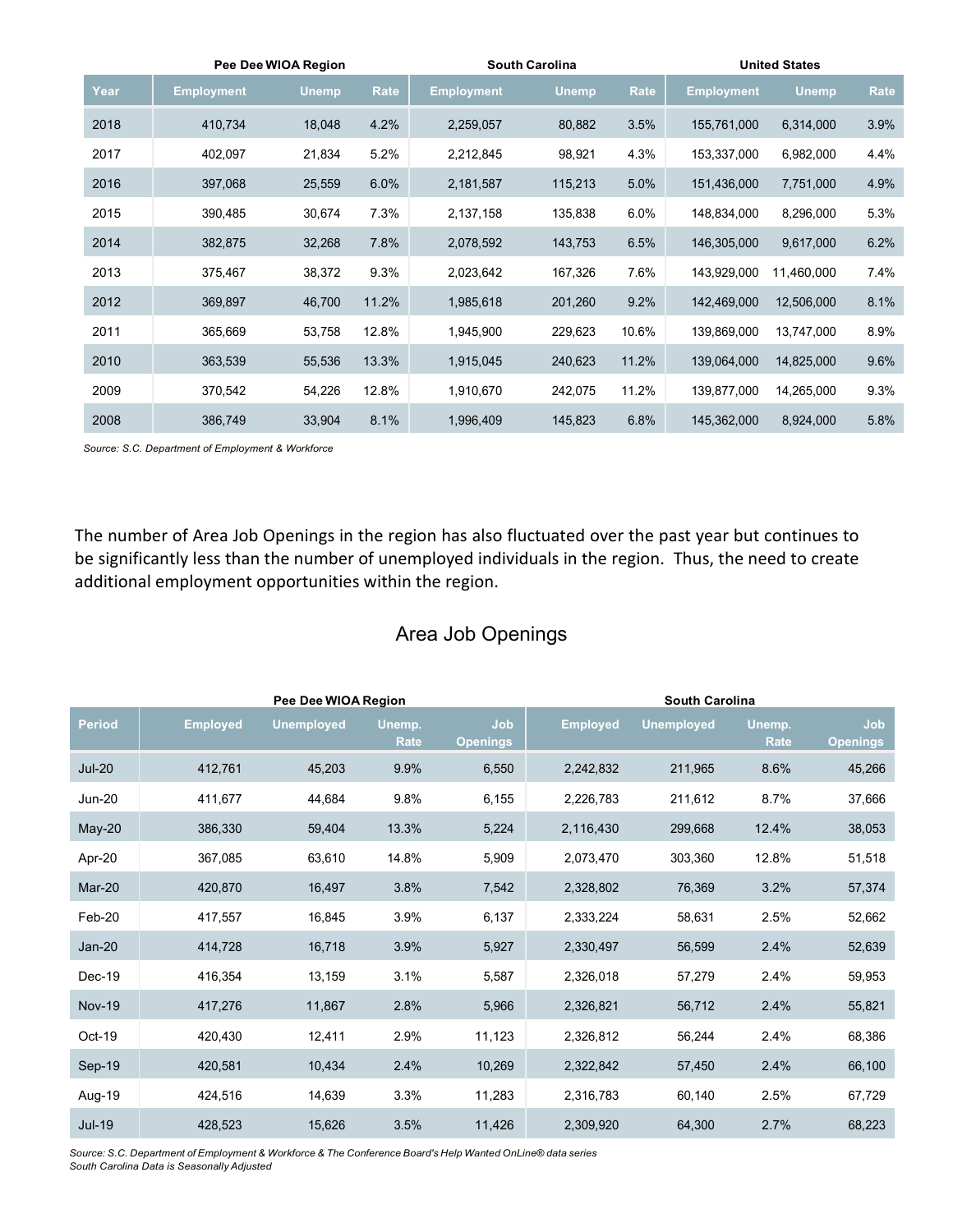Labor Market projections reflect an 11.19% positive change in projected employment from 2016 to 2026 across all jobs. The healthcare sector, in particular, has a projected positive percent change of 20.63% (9,594 jobs) for this time period.

#### Labor Market Projections

*Total Employment by Industry*

*(County/Metropolitan Statistical Area Data Unavailable)*

Note: Projections are available by Workforce Investment Area (WIA). The data displayed is selected from the appropriate WIA.

| Pee Dee WIOA Region                                             | 2016                                  | 2026                                  |        |                          |                                 |
|-----------------------------------------------------------------|---------------------------------------|---------------------------------------|--------|--------------------------|---------------------------------|
| <b>Industry</b>                                                 | <b>Estimated</b><br><b>Employment</b> | <b>Projected</b><br><b>Employment</b> | Change | <b>Percent</b><br>Change | <b>Annual</b><br><b>Percent</b> |
| <b>Total All Industries</b>                                     | 388,985                               | 432,516                               | 43,531 | 11.19                    | 1.07                            |
| <b>Accommodation and Food Services</b>                          | 51,714                                | 62,341                                | 10,627 | 20.55                    | 1.89                            |
| <b>Health Care and Social Assistance</b>                        | 46,495                                | 56,089                                | 9,594  | 20.63                    | 1.89                            |
| <b>Retail Trade</b>                                             | 51,244                                | 55,478                                | 4,234  | 8.26                     | 0.80                            |
| Administrative and Support and Waste Management<br>and Remediat | 19,621                                | 23,252                                | 3,631  | 18.51                    | 1.71                            |
| Transportation and Warehousing                                  | 9,363                                 | 12,150                                | 2,787  | 29.77                    | 2.64                            |
| <b>Educational Services</b>                                     | 28,261                                | 30,811                                | 2,550  | 9.02                     | 0.87                            |
| Construction                                                    | 16,130                                | 18,194                                | 2,064  | 12.80                    | 1.21                            |
| Professional, Scientific, and Technical Services                | 10,882                                | 12,327                                | 1,445  | 13.28                    | 1.25                            |
| Real Estate and Rental and Leasing                              | 6,586                                 | 7,812                                 | 1,226  | 18.62                    | 1.72                            |
| Arts, Entertainment, and Recreation                             | 7,436                                 | 8,284                                 | 848    | 11.40                    | 1.09                            |
| Other Services (except Government)                              | 18,190                                | 19,023                                | 833    | 4.58                     | 0.45                            |
| Manufacturing                                                   | 37,542                                | 38,273                                | 731    | 1.95                     | 0.19                            |
| Finance and Insurance                                           | 9.089                                 | 9.712                                 | 623    | 6.85                     | 0.67                            |
| <b>Wholesale Trade</b>                                          | 3,985                                 | 4,604                                 | 619    | 15.53                    | 1.45                            |
| Management of Companies and Enterprises                         | 2,364                                 | 2,709                                 | 345    | 14.59                    | 1.37                            |
| Information                                                     | 3,600                                 | 3,745                                 | 145    | 4.03                     | 0.40                            |
| <b>Utilities</b>                                                | 682                                   | 686                                   | 4      | 0.59                     | 0.06                            |
| Mining                                                          | 179                                   | 175                                   | $-4$   | $-2.23$                  | $-0.23$                         |
| Agriculture, Forestry, Fishing and Hunting                      | 6.471                                 | 5,707                                 | $-764$ | $-11.81$                 | $-1.25$                         |

*Source: S.C. Department of Employment & Workforce - Industry Projections*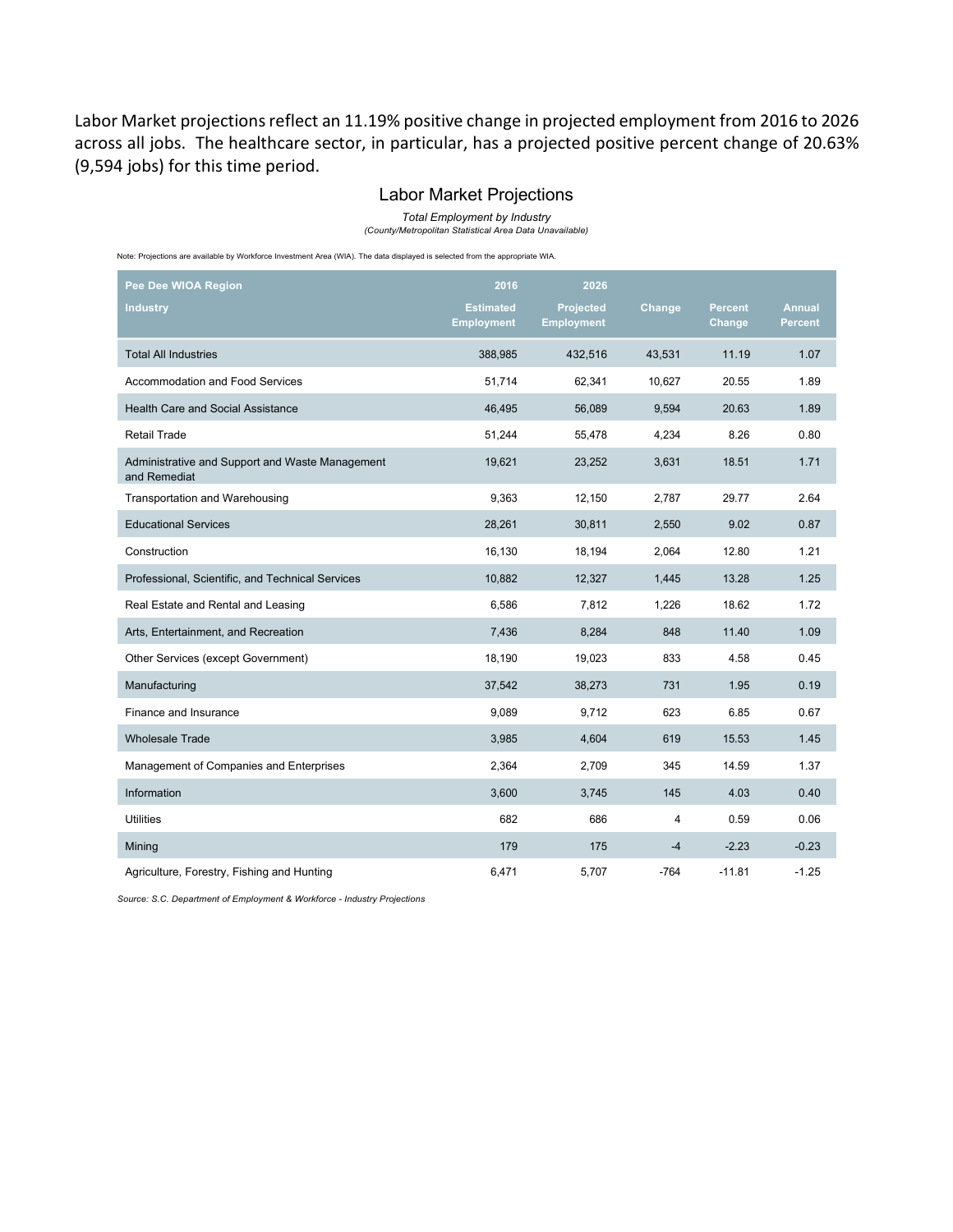Educational Attainment data indicates that approximately 11.49% of persons 25 years of age and older have received less than a high school diploma while 3445% have graduated from high school. Approximately 20.82% have received some college education and 8.35% have received their Associate's Degree. Graduate trends for the region reflect more residents with a Bachelor's Degree (12.19%) than any other higher level post-secondary degree (6.60%).



Educational Attainment *(Population 25 Years and Older)*

*Source: U.S. Census Bureau, American Community Survey - 2013 5-Year Estimates*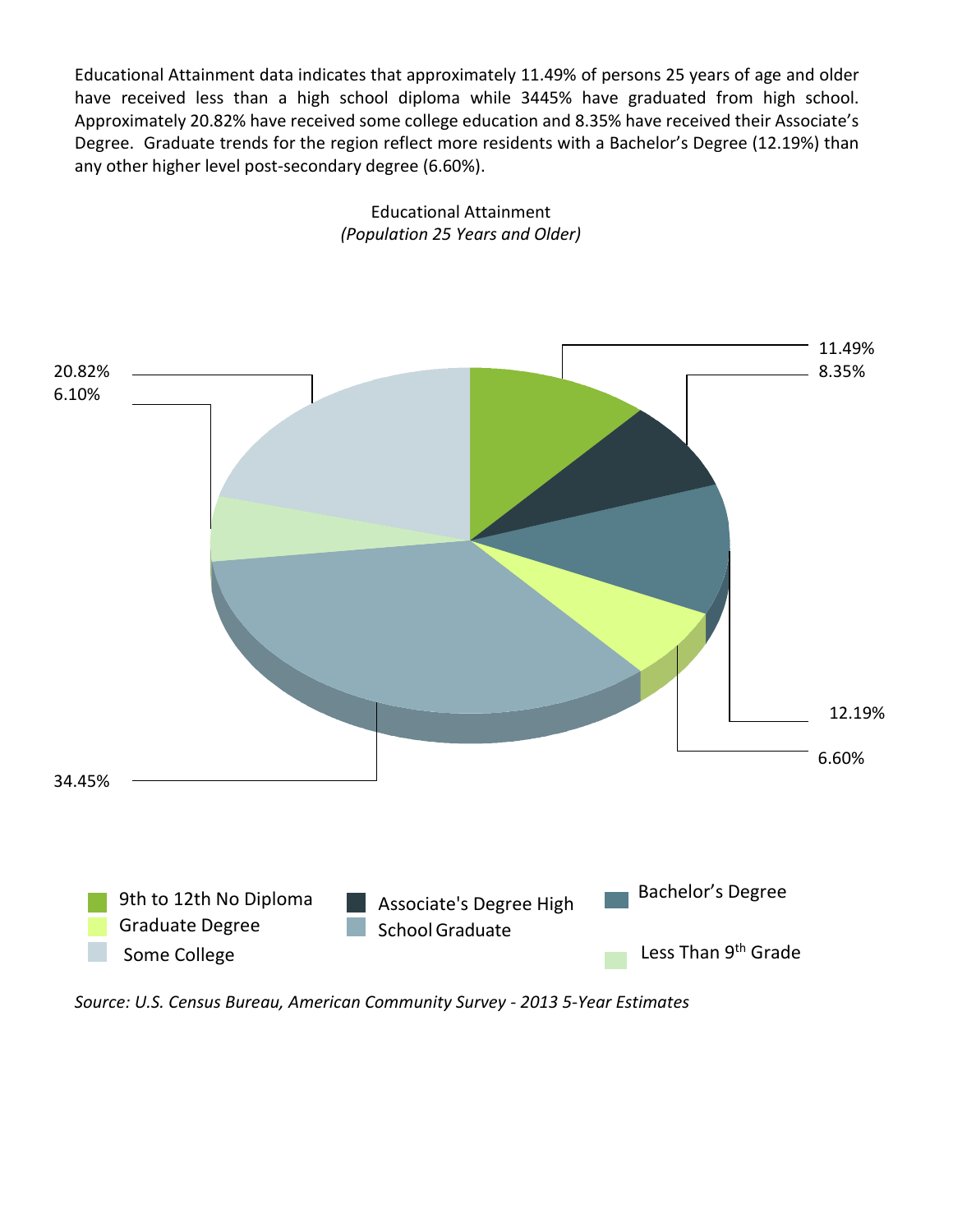#### **Barriers**

The Pee Dee Region has many residents who face one or more barriers to employment. Different population groups may need more tailored services to address their training and employment needs.

Data shows that 7,519 individuals were released in SC in 2019 and approximately 21.23% of those were in the Pee Dee WIOA Region. In the state, the average age of an inmate was 39 years old, 49% did not have a HS/GED.

| <b>EX-Offenders</b>                                                                                                                               |           |  |
|---------------------------------------------------------------------------------------------------------------------------------------------------|-----------|--|
| Pee Dee WIOA Region                                                                                                                               | 1,596     |  |
| State Total                                                                                                                                       | 7.519     |  |
| $\%$ of state total                                                                                                                               | $21.23\%$ |  |
| $\mathcal{C}$ and $\mathcal{C}$ $\mathcal{C}$ $\mathcal{D}$ and $\mathcal{C}$ and $\mathcal{C}$ $\mathcal{C}$ and $\mathcal{C}$ and $\mathcal{C}$ |           |  |

Source: SC Department of Corrections

At 12%, the Pee Dee Region holds a large percentage of people with disabilities and the highest labor force participation rates (LFPR) for individuals with disabilities at 3.1%. Also, for the 5-17-year-old range, cognitive abilities hold the highest percentages. Mobility (ambulatory difficulty) is the highest percentage for all regions in the 18-64 year- old range.

| <b>Disability</b>     |               |                          |                   |  |  |  |  |  |
|-----------------------|---------------|--------------------------|-------------------|--|--|--|--|--|
|                       | Pee Dee Total | <b>With a Disability</b> | Percent           |  |  |  |  |  |
|                       |               |                          | with a Disability |  |  |  |  |  |
| <b>Total Civilian</b> | 1,008,789     | 119,983                  | 12%               |  |  |  |  |  |
| Noninstitutionalized  |               |                          |                   |  |  |  |  |  |
| Population            |               |                          |                   |  |  |  |  |  |
|                       |               |                          |                   |  |  |  |  |  |

Source: American Community Survey 2014-2018

Data shows that 188,411 people in the Pee Dee Region have incomes below the poverty level. The Pee Dee region represents 25.1% of SC's population who live in poverty.

| Poverty                      |                     |                 |                 |  |
|------------------------------|---------------------|-----------------|-----------------|--|
|                              |                     |                 |                 |  |
|                              | Pee Dee WIOA Region | <b>SC Total</b> | % of Population |  |
|                              |                     |                 |                 |  |
| Income in the past 12 months |                     |                 |                 |  |
| below poverty level:         | 188.411             | 751.907         | 25.1%           |  |
|                              |                     |                 |                 |  |
| .                            |                     |                 |                 |  |

Source: American Community Survey 2014-2018

Approximately 28% of SC's homeless population are located in the Pee Dee Region. Data also shows that the majority of the 1153 homeless individuals are males. 68% of these individuals are unsheltered and 39% are adults with a substance abuse disorder. This is a very difficult group to reach since they often do not have any means of transportation, communication (ex. Cell phone) or permanent address where they can be reached.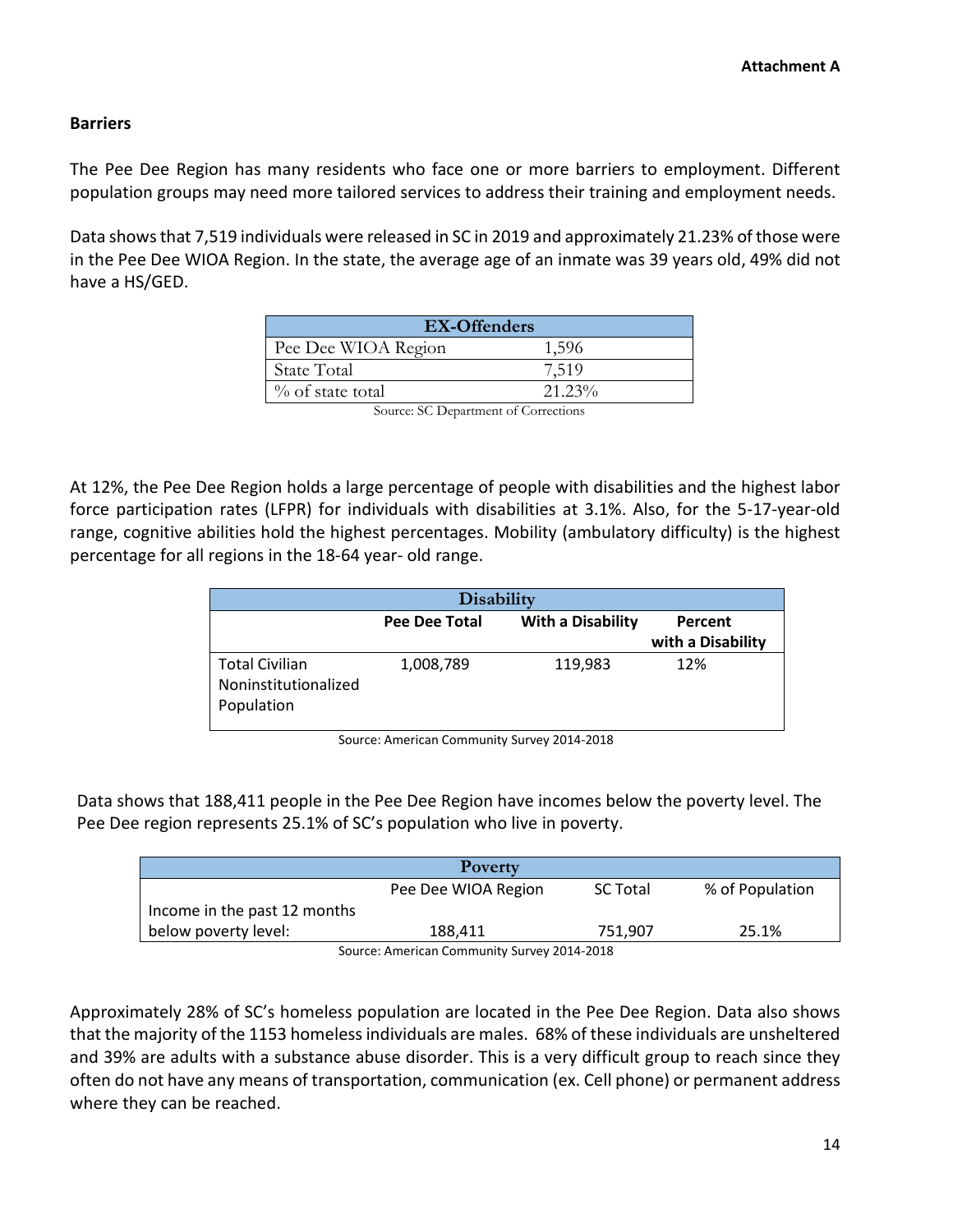| Homeless (January 2019)  |       |  |  |  |
|--------------------------|-------|--|--|--|
| Pee Dee WIOA Region      | 1,153 |  |  |  |
| South Carolina           | 4.172 |  |  |  |
| $\%$ of state's homeless | 27.6% |  |  |  |

The data was collected by US Interagency Council of Homelessness

• **An analysis of workforce development activities in the region, including available education and training opportunities. This analysis must indicate the strengths and weaknesses of workforce development activities necessary to address the education and skill needs of job seekers, including individuals with barriers to employment, and the employment needs of employers in the region.**

#### **Strengths**

A strength of the region's workforce development activities is the many collaborationsin place to help individuals with barriers to find employment that will lead to a self-sufficient wage.

For example, for ex-offenders, WIOA in Georgetown County has a partnership with the Georgetown Re-Entry Program. SCDEW has a partnership with SC Department of Corrections that allows Workforce Consultants to visit Palmer Pre-Release Center in Florence County, Lee Correctional Institution in Lee County and Evans Correctional Facility in Marlboro County on a monthly basis to provide workforce services to incarcerated individuals prior to re-entry. Such services include assistance with resumes and applications, introduction to WIOA, SCWOS and federal bonding. Exoffenders who have gone through a vigorous training program through the prison system have then been enrolled in WIOA where they have been on a Work Experience and then rolled over into an Onthe-Job Training opportunity. Many of these ex-offenders have been successfully hired and are doing well. DJJ is a partner on the boards' Youth Committees and its members offer expertise and collaboration on serving youth offenders.

In 2016, Northeastern Technical College (NETC) and Evans Correctional Facility applied and were approved for the Second Chance Initiative with the US Department of Education. In December 2019, five (5) inmates graduated with their associate's degrees in business marketing. The Second Chance Initiative allows these schools to offer Pell grants to people incarcerated in state or federal prisons, mostly targeting inmates who are likely to be released within five years. NETC instructors travel to the facility to work with the inmates. NETC encourages these inmates to stay in the community and take local jobs. President Kyle Wagner says that the college has worked with local industries to provide opportunities for the inmates after they are released. Research shows that access to postsecondary education in prison can reduce recidivism by up to 48% which is the rate in which those convicted of a crime returns to prison.

One way that the region is assisting *individuals with disabilities* is through the Disabilities Committees created under the WIOA federal law. These committees are made up of Workforce Development Board Members and other experts in the community such as Vocational Rehab, Disabilities and Special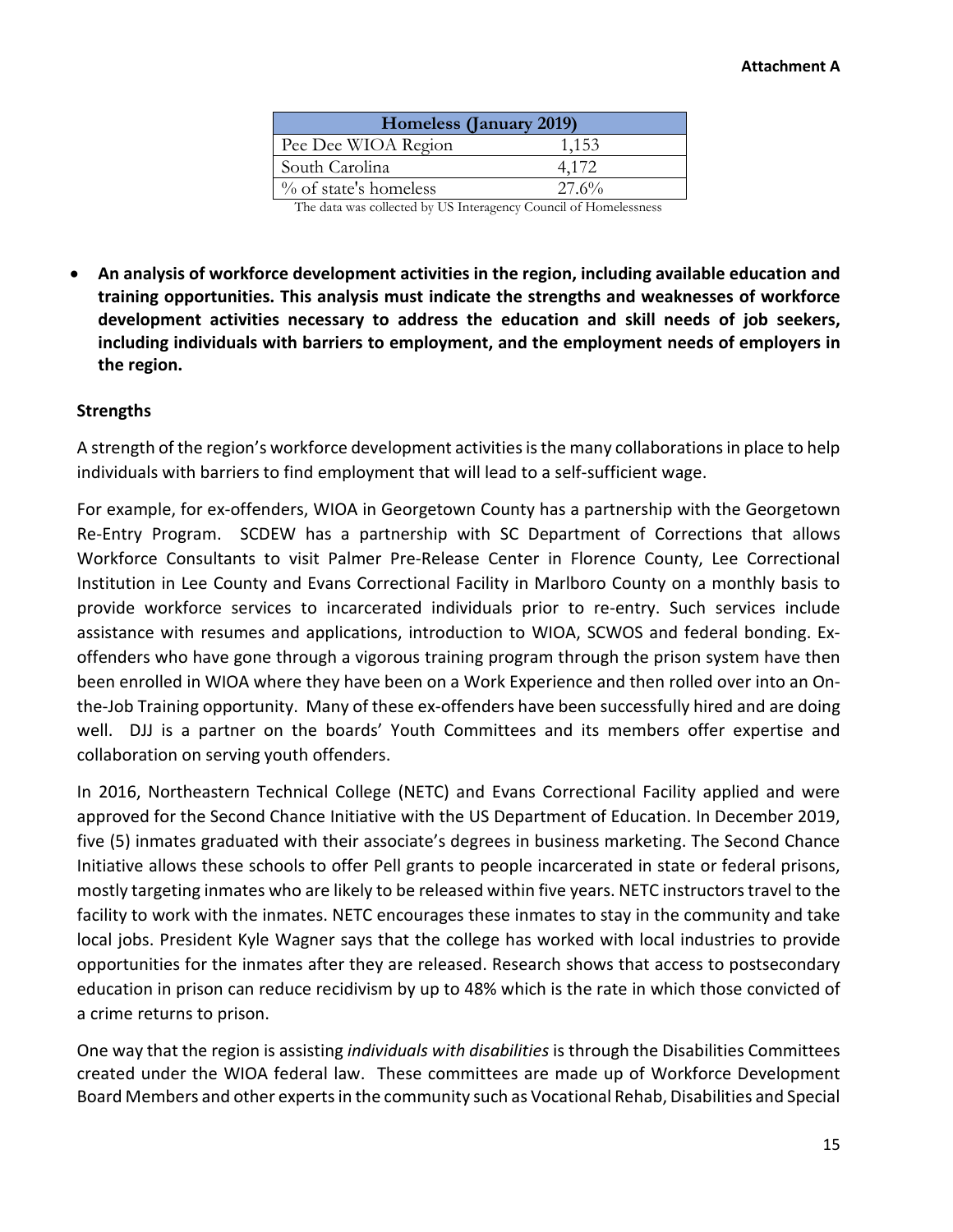Needs and other officials. In February 2020, the Disabilities Committee of the Pee Dee Workforce Development Board held a Job & Resource Fair. Twenty employers and vendors and sixty-six individuals attended the Expo. Also, Vocational Rehabilitation is an active, vibrant partner in each local area, providing professional services to this population, to include job readiness training centers, comprehensive evaluation centers, substance abuse treatment centers and staff that serves clients at various itinerant sites such as SC Works, local high schools, and community mental health centers. SC Commission for the Blind offers individualized services for the blind and visually impaired and businesses that hire these individuals throughout the region. The Santee-Lynches Workforce Development Board received a \$53,090 grant from Able SC. One objective of this grant was to create greater job access and opportunities for individuals with disabilities by promoting and advocating for workplace inclusion. These efforts help to facilitate independence for both youth and adult persons with disabilities. It also has an objective of increasing employer knowledge of the facts concerning people with disabilities and combating potential negative attitudes towards those with disabilities. Quarterly training sessions were held for regional employers, SC Works staff and all partner agencies. Local employers commended the training and the information provided and expressed interest in continuing the training sessions on a regular basis. There has been an 8% increase in the number of individuals served with disabilities through the Workforce Innovation and Opportunity Act over the previous year. Moving forward, potentially quarterly or bi-annual training sessions will be facilitated partnering with Able SC to continue the momentum of educating staff and employers to provide better opportunities for individuals with disabilities.

Collaborations have been formed with public agencies such as the Department of Social Services, as well as private, non-profit organizations to help create employability skills boot camps that involve workshops, assessments, mock interviewing and referrals to other partner agencies that may be able to help those who are *low income*. Low income is defined as an annual income less than 200 percent of the federal poverty level. DSS is a viable partner and provides employment and training services to recipients of SNAP and TANF, such as resume assistance, soft skills development, job search assistance and referrals to employers and partner organizations. Project Hope is especially helpful in the Pee Dee WIOA Region as it provides funding for training and employment in the allied health field for lowincome individuals, veterans, and youth aging out of foster care.

To assist the *homeless*, agencies have come together to provide housing, basic needs, employability skills training which eventually lead to a job. Partnering together has proven to be a successful means to helping homeless individuals gain employment. In the Pee Dee Workforce Development Area, the Courtney McGinnis Graham Community Shelter and Lighthouse Ministries serve as catalysts to accomplish this collaboration for supportive service needs in Florence County. The possibility of placing technology in the locations where homeless individuals, including homeless veterans, can access SC Works Online Services is being explored.

As noted, data indicates that in the region, approximately 18% of persons 25 years of age and older have received less than a high school diploma while roughly 34% have graduated from high school. Individuals without a HSD/GED are encouraged to enroll in Adult Education. Unfortunately, many individuals with a high school diploma are tested to be *basic skills deficient*, but there are many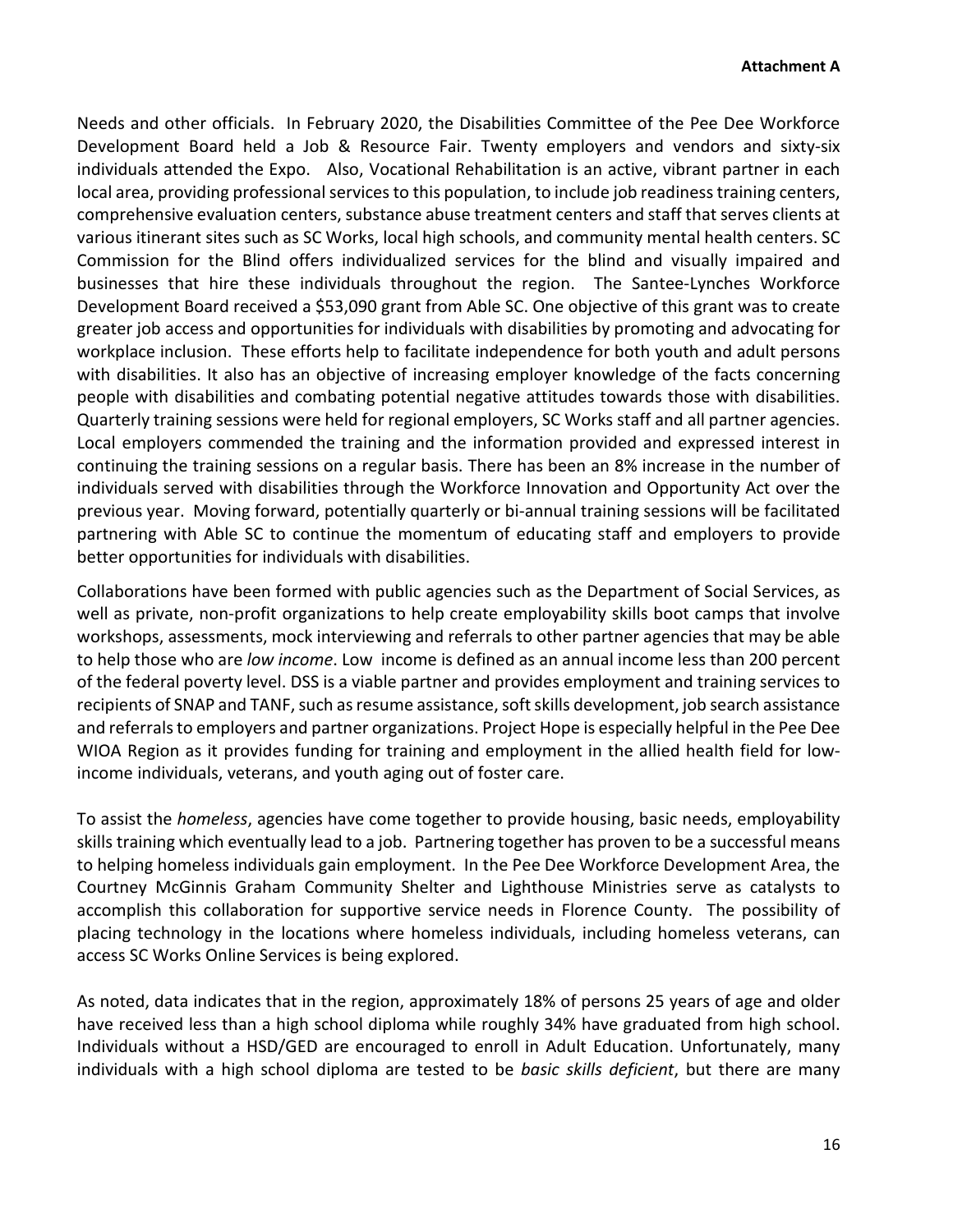opportunities available through Adult Education for upgrading which in many cases is coupled with WIN skills' development. A win-win!

Five technical colleges are located in the Pee Dee WIOA Region (Northeastern, Florence-Darlington, Horry Georgetown, Central Carolina and Williamsburg) and along with the adult educations in each county, we have many institutions available to provide the necessary and required training to address the education and skill needs of job seekers. The Southeastern Institute of Manufacturing & Technology (SiMT), at FDTC, offers current, quality programs to employers in the Advanced Manufacturing sector, a key sector for the region. Its reputation extends beyond the region and state. The Central Carolina Advanced Manufacturing Technology Training Center in Sumter County houses mechatronics labs, robotics, computer sciences training programs. Central Carolina Technical College also has a Health Sciences Center that targets training in the healthcare field, to include licensed practical and registered nurses. Horry Georgetown Technical College has opened two new advanced manufacturing centers to house programs designed to fit the needs of industrial companies such as Mercedes, Boeing, Peddinghause and Conbraco. The new buildings house equipment for machine tool technology, welding and advanced welding, robotics, mechatronics, and other types of programs. The necessary supportive services designed to eliminate barriers to employment are in place and each local area has entered into memorandums of understanding with various partner agencies to facilitate job seeker access to those services. In addition, collaborative agreements are in place between employers and technical college institutions that allows for clinical training opportunities, etc. to be conducted at employer worksites to ensure that the proper training is provided to meet employer demands.

A tremendous strength for economic development in the Pee Dee Region is the opening of Inland Port Dillon in 2018. It is located on I-95 near the North Carolina/South Carolina border and is positioned within the 3,400-acre Carolinas I-95 Mega Industrial Site. The Inland Port offers importers and exporters in the Eastern Carolinas area an exciting new option. Using CSX rail to/from the Dillon market gives cargo owners the ability to control costs with maximum flexibility and minimal inland truck miles. According to a 2019 Economic Impact Study conducted by the Darla Moore School of Business, the SC Ports Authority delivers \$63.4 billion economic impact annually in South Carolina touching 1 in 10 SC jobs. In the Pee Dee, the port's economic impact is \$7.1 billion, touching 25,275 jobs and providing labor income of \$1.4 billion. The placement of the Inland Port in the Pee Dee Region will bring economic growth and opportunities for more strategic alliances.

Also, Business Partner Meetings are held in all three of the local areas which connect employers and workforce agencies, i.e., WIOA, SC Works, Vocational Rehab, technical colleges, DSS, etc. These meetings are designed to enable some of the workforce agencies to provide information to employers on the types of services available to them such as OJTs, Work Experience, internships, apprenticeships and more; as well as provide them a pool of applicants qualified for open positions.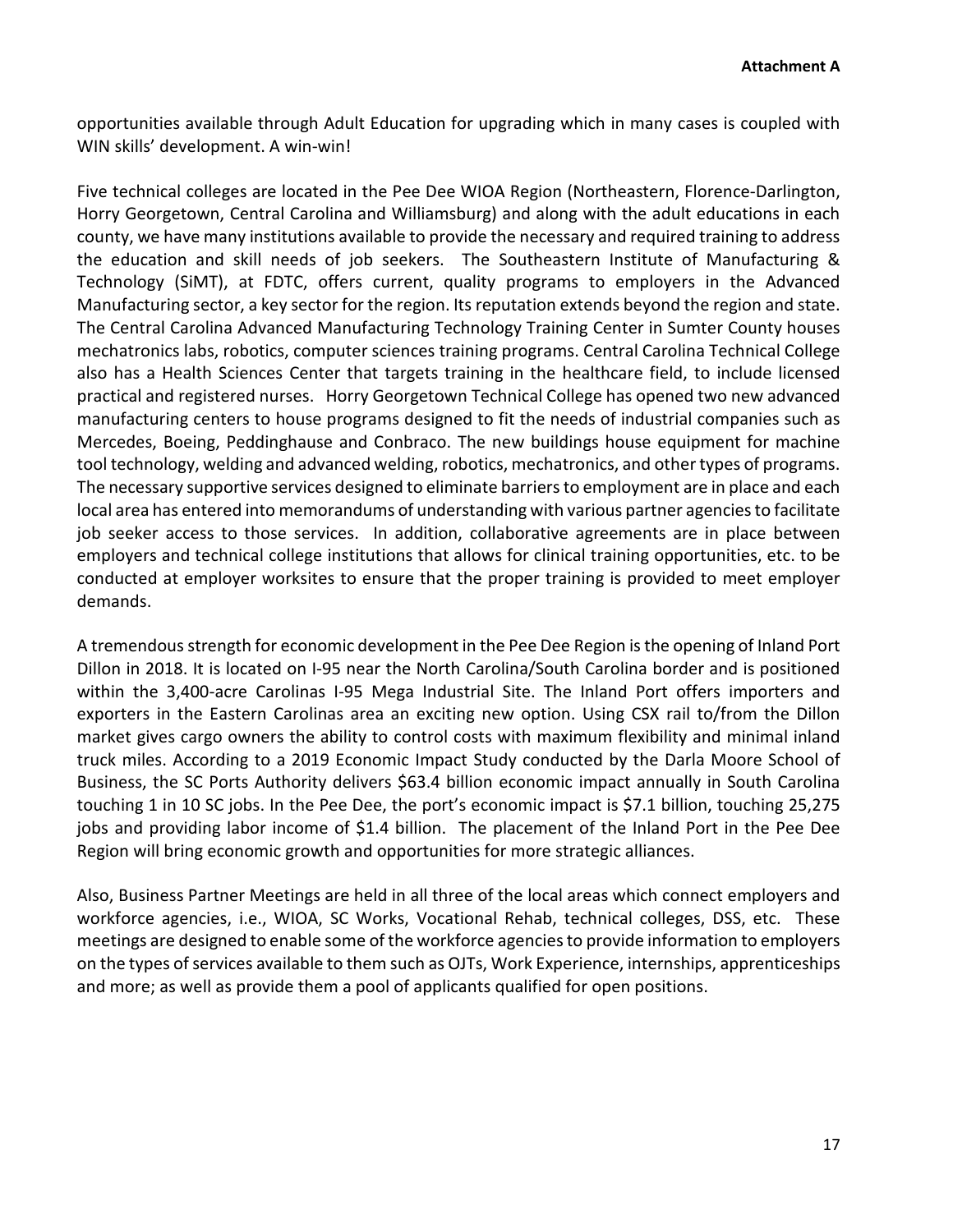#### **Weaknesses**

Although, there are opportunities available in each local area to provide education and training opportunities, address the education and skill needs of job seekers and the employment needs of employers, more conversation is needed on how to replicate some of these programs regionally. The three local areas are aware of this and have started discussing how to "regionalize" some of these programs.

There is a weakness looming for the entire workforce system regarding the resistance of training providers to track and report performance outcomes of its training programs as required by WIOA. Thus far, the US Department of Labor has provided a waiver that allows training providers on the Eligible Training Provider List (ETPL), [www.scpath.org,](http://www.scpath.org/) an exemption. Many of the technical colleges in South Carolina have expressed their concern and likelihood not to list their programs on [www.scpath.org](http://www.scpath.org/) if a waiver is not provided in the future. This will have a major effect on the availability of occupational skills trainings for WIOA participants. The Pee Dee Region will make it a priority to strengthen its work-based learning opportunities as well as seek additional partnerships with private training providers who are able to meet reporting requirements in the coming year so as to circumvent the detriment of the pending situation.

COVID-19 brought havoc to the State of South Carolina's economy beginning in mid-March 2020. The State's unemployment rate went from a low of 3.2% in March to 12.1% in April 2020. Much of the Pee Dee WIOA Region's workforce was out of work between March  $21^{st}$  and April  $25^{th}$  of 2020, as many businesses were forced to lay off or furlough workers. During the pandemic, a core SC Works partner, the SC Department of Employment and Workforce, paid out nearly \$4 billion in a combination of state and federal unemployment benefits. SC Works Centers in the Pee Dee WIOA Region closed to the public for a period but continued to provide services virtually. Currently, in-person appointments are available, and the virtual menu of services is extensive.

- **3. A description of plans for the development and implementation or expansion of sector initiatives for in-demand industry sectors or occupations for the region. Regions should consider:**
- **Current in-demand industry sectors and occupations within the region;**
- **The status of regional collaboration in support of the sector initiatives;**
- **Current sector-based partnerships within the region;**
- **Data-driven sector priorities within the region;**
- **The extent of business involvement in current initiatives; and**
- **Potential public-private partnerships in the region to support sector strategies.**

The healthcare sector has been identified as the primary targeted industry based on the following factors: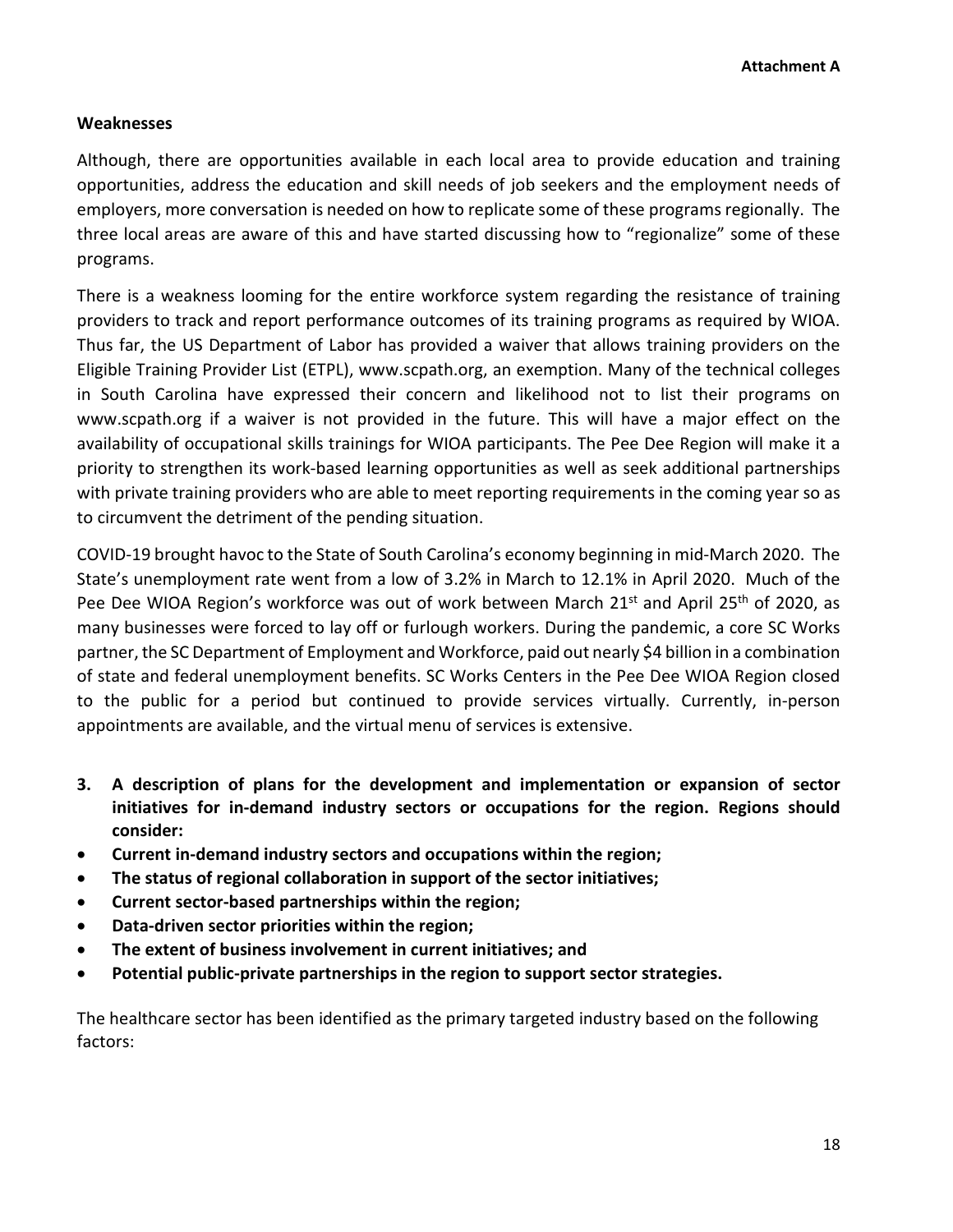- Analysis of the Pee Dee Region data report, which documented significant job growth, occupations that would be attainable by the targeted populations of the agencies, and needs of employers in the region;
- Prevalence of healthcare as a demand industry in all parts of the region. Health care is the only industry with growth in all three local workforce areas. Other industries identified are more prevalent in some areas than others and are very concentrated in singular parts of the region, e.g. Hospitality;
- Initial validation by healthcare representative on Local Boards;
- Technical colleges' validation of the demand for healthcare training in the region; and
- All three local workforce areas' validation of healthcare growth and demand across the region.

Much progress has been made by the Region to develop the Pee Dee Region Healthcare Partnership. The Region, in collaboration with Genz Consulting launched its sector partnership on October 8, 2019, with nearly 40 healthcare leaders at its initial launch meeting. At that time, the group identified four areas of priority, around which action teams were established:

- **1. Develop the Workforce Pipeline.** Several themes emerged throughout the conversation focused on developing the workforce pipeline :
- **a. Understand workforce pipeline supply and demand.** The team discussed the need to understand workforce demand for critical occupations across the region's health care sector. They also noted the need to understand the supply from education programs to fill the demand. Critical occupations noted include RNs, Med Lab Technologists, Substance use Disorder Counselor and Licensed Addiction Consoler, and clinical staff. Understanding the pipeline supply and demand will allow healthcare providers and educators to build the workforce pipeline collaboratively.
- **b. Develop quality clinical staff.** There is a need to increase quality staff across the region, especially in rural areas. One specific action noted is the need to increase funding for faculty to increase in enrollment in clinical programs. This would result in high- quality clinical staff in hard to staff rural areas.
- **2. Advocacy.** An opportunity to use a joint health care voice to advocate for needed policy changes and regulatory barriers.
- **3. Community Education.** The team discussed community education as a gap and opportunity to empower individuals to participate in their own health management. The team identified the need to increase knowledge about the type of care and resources available in order to increase primary care use and decrease ED use.
- **4. Integrate care delivery across the continuum.** The team discussed the need to coordinate care across the continuum of providers in the region to ensure patients are receiving the right type of care and services and reduce ED visits. The team identified the first step to inventory what existing workgroups, partnerships, and efforts are underway to integrate delivery.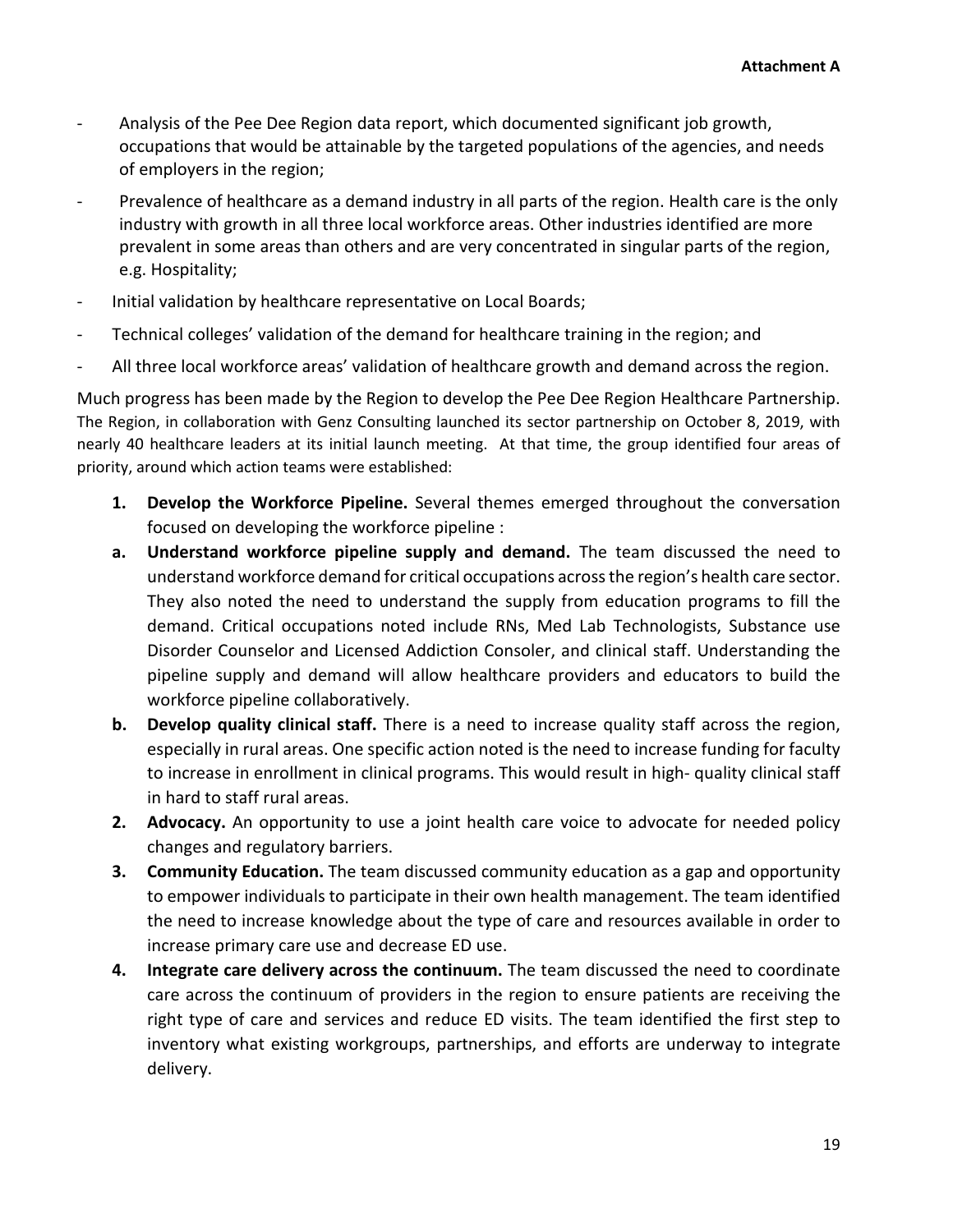A second meeting of the full healthcare partnership was held on March 12, 2020, right as the initial COVID-19 cases were reported for the State of South Carolina. Healthcare leaders have been, understandably, preoccupied with addressing the intricacies of this pandemic, however the partnership did convene via video conference on July 23<sup>rd</sup>, 2020 to discuss how Covid-19 had impacted their organizations. The meeting attendance was much lower than expected, but the call initiated changes to the Action Items. The partnership decided to change the focus to 1) Workforce (this has been discussed at every meeting) and 2) Communication efforts between hospitals to other medical offices relating to policy changes in patient visits, and out-patient procedures. All other previous Action Items were placed on hold. The partnership agreed to seek further information from the Workforce Committee and to email a questionnaire regarding communication chains between organizations. The Workforce Committee is currently developing ideas to present to the full partnership scheduled on October 22, 2020-this meeting will likely be done via video conference. The public partners remain sensitive to partnership needs and have been able to connect with them long enough to discern that, especially during this pandemic, priority actions may change. We look forward to continuing to strategize with them to meet their needs in Program Year 2020 and subsequent years.

Current in-demand industry sectors and occupations that are common across the Pee Dee Region include primarily healthcare, second advanced/diversified manufacturing, with the possibility of exploring the Hospitality Industry.

Collaboration is significant and ongoing between the technical colleges and the local areas. Creating a region-wide partnership will be a goal within the first year of regional planning. In addition, partnerships and collaboration with the hospital system have begun in the Santee-Lynches Local Area and can be expanded at a regional level. Surveys of this type can be replicated across the region and action plans will be developed to ensure that a pipeline of workers is being trained to meet the employers' needs.

An exciting new program in the Waccamaw Local Area that helped lay the groundwork to support sector strategies, was Manufacturing Day in October 2020 in Williamsburg County. This was an effort to promote one of the regions' in-demand industries with a two-fold purpose. First, it was important to change the perception many people have of manufacturing being a "dirty" and "uncomfortable work environment" by showcasing what modern manufacturing REALLY looks like and that this type of career pays a living wage. Second, employers have expressed to IBST members that they have the means to expand and grow but their main concern is workforce; they need workers. Educators of the Williamsburg County School District were brought in to tour local manufacturing businesses so that they could convey to their students the many different and exciting facets of the industry to pique their interest.

In the Santee-Lynches Local Area, Education Summits have been held to bring together Economic Development entities, WIOA, SC Department of Commerce and non-profit organizations to discuss the future workforce. It was noted that now a time to shift the focus inward and really zero in on our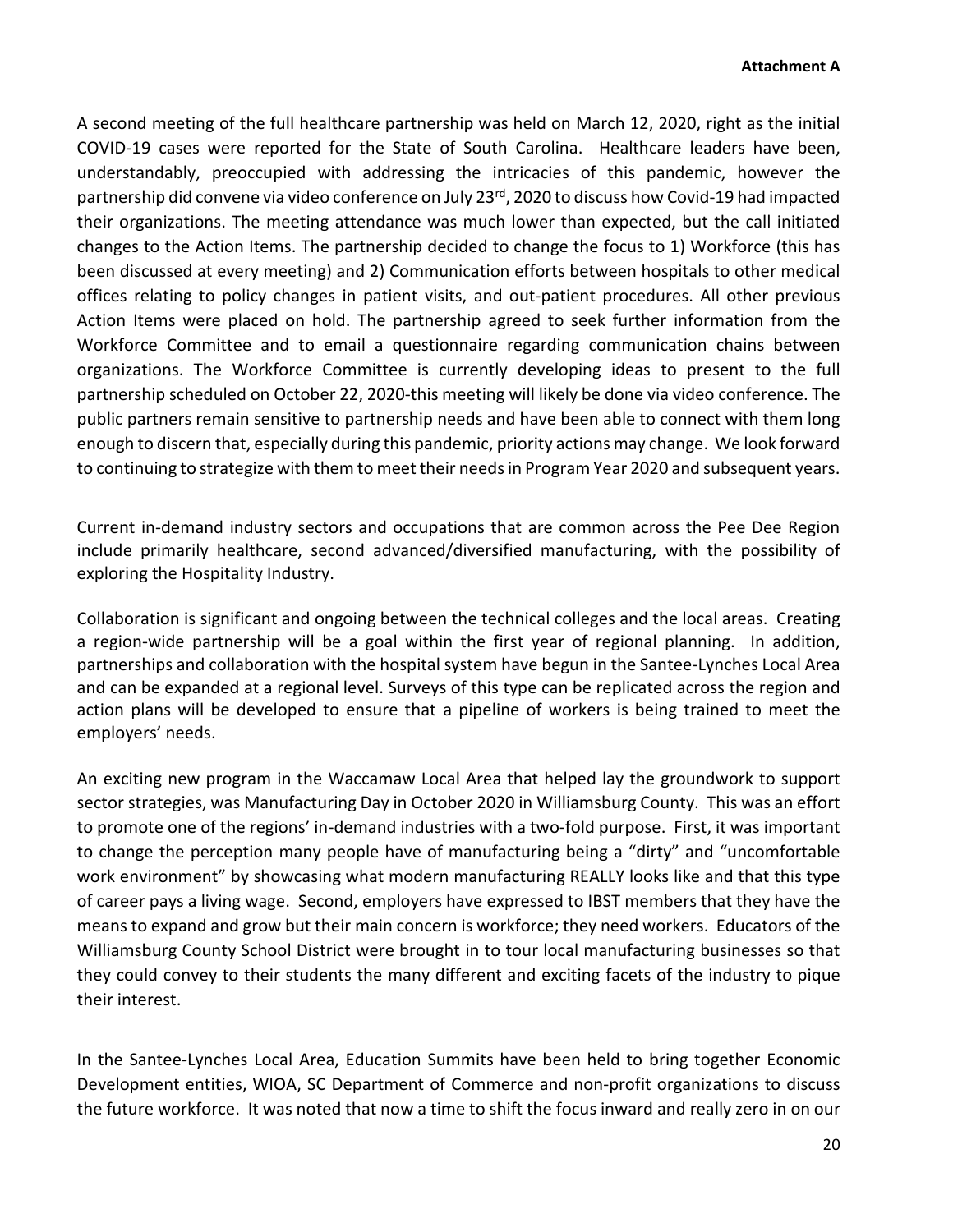number one asset: our people. This has provided opportunities for the local area to work more strategically and cohesively to develop a regional plan to elevate career and workforce readiness levels within the local area. The Post-Education Summit Steering Team created continues to seek strategies to address employers' short term hiring needs; document, analyze, and publish regular data on local hiring trends, employer skill requirements and labor supply; strengthen education alignment to promote a pipeline of skilled workers; create enthusiasm for local career opportunities & provide roadmap for accessing them and leverage private dollars to bring in more state and federal funds. This partnership, as well as, its efforts to locate and leverage private dollars for workforce projects, will serve as a model for the region in identifying potential public-private partnerships that will support sector strategies.

Finally, there are multiple foundations throughout the region that are either rooted in the healthcare sector and/or are interested in the improvement of life in the region. These entities and others like them may be approached to partner and support sector strategies that are developed. For example, CareFirst Carolina is the supporting foundation of CareSouth Carolina Inc. and is dedicated to providing and improving accessto health and support servicesto those who need them most. It serves Chesterfield, Darlington, Dillon, Lee and Marlboro Counties. Over the past few years, it has worked with local community partners to establish transportation routes in Darlington, Marlboro and Dillon Counties that allow citizens to access community resources and employment opportunities. Also, The Marion County Healthcare Foundation's mission is to aid, support, manage, conduct and provide healthcare services, promote health and wellness and improve the quality of life in Marion County and surrounding communities. In 2020, the Healthcare Foundation granted the Pee Dee Workforce Development Board \$200,000 to renovate space within the newly designated Marion Workforce Development Center and relocate the SC Works Marion Center. The Local Area has met with the architect for the project and expects the new center to open in PY'20.

- **4. A description of regional service strategies that may be established as a result of the regionally coordinated delivery of services, including the use of cooperative service delivery agreements, when appropriate. Regions should consider:**
- **Existing service delivery strategies that will be expanded, streamlined, or eliminated;**
- **New service strategies necessary to address regional education and training needs;**
- **Strategies to address geographic advantages;**
- **Approaches to improve services to individuals with disabilities, veterans, youth in or aged out of the foster care system, offenders, or other hard-to-serve populations;**
- **Strategies to connect the unemployed with work-based learning opportunities; and**
- **Strategies to integrate existing regional planning efforts among core partners.**

An existing service delivery strategy that has been regionalized is the Integrated Business Services Team (IBST). The Regional Team maximizes the purpose of integrating by reducing duplication, ensuring that employers have a single, coordinated point of contact and ensuring services are delivered efficiently. The Regional Team collaborates to share job openings and employer outreach ideas. For the past several years, the Business Services Teams from each LWDA have worked together to host the Pee Dee Reentry Job Fair. In PY'19, the Job Fair and Expo took place on September 26,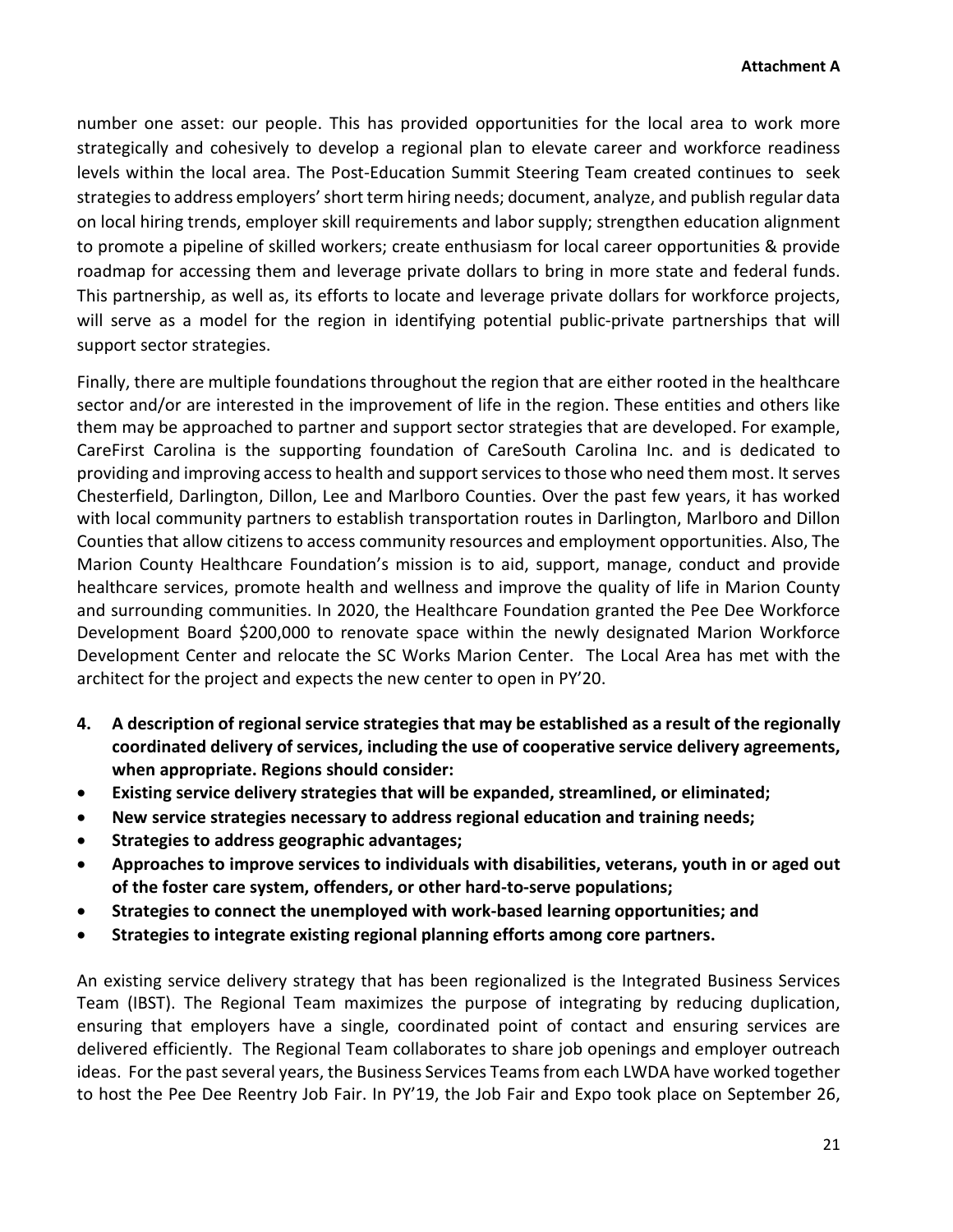2019, at Central Carolina Technical College Advanced Manufacturing Technology Training Center. The Pee Dee LWDA is scheduled to host the PY'20 Job Fair in Florence, however, due to COVID-19, the event will look differently than in the past. Virtual or drive through platforms will be considered.

Another innovative service strategy that may be expanded within the Region, is a partnership with Success Training Institute (STI) for soft skills training and work experience. During COVID-19, the Pee Dee LWDA piloted a program with STI to provide soft skills training and work experience for 25 young adults. STI's platform can be accessed by students through their mobile devices. This factor alone made it a viable option for students in rural areas like the Pee Dee Region, especially when stay-athome orders were in place and local employers were not hiring but laying off. The platform includes pre and post assessments, individualized learning plans and curriculum around the fourteen elements, to include leadership skills, entrepreneurial skills, workforce preparation and financial literacy. The participants also participated in work experience opportunities in the areas of basic coding and website design. The LWDA Administrators have invited STI to present its program offerings to them in the coming months. COVID-19 resulted in the need for innovative ways to engage youth and adults in training and education activities.

An examination of the Eligible Training Provider List (ETPL) of each local area in the region reflects that the region's education and training needs are similar and that the geographic makeup and size of the region is advantageous to its citizens. WIOA participants are crossing the "borders" on a regular basis as they may travel to a technical college outside of their local area because a college in an adjacent area offers a curriculum that is most appropriate or a schedule that is more conducive to the participant's life schedule and graduation plan. New service strategies may be developed among the regional educational entities as they are introduced to the regional approach promoted by WIOA. As participants have the need to travel throughout the region to their particular training venue, the need for transportation services increases. This need may be a catalyst for a regional transportation strategy as it is communicated to transportation providers that routes are needed that can "transfer" students from one local area's bus route to a route in another county or local area.

Veterans are an extremely important customer to the workforce system and to the region, especially as Shaw Air Force Base is located here, Myrtle Beach Air Force Base closed in the 1990s and Myrtle Beach is a very popular retirement destination. Also, the largest military base in the world, Fort Bragg, is located across the state border in Fayetteville, NC and the Pee Dee Region is adjacent to NC. New strategies may develop as best practices to reaching and serving this population can be shared among veteran specialists. SCDEW's Veteran staff, Veterans Business and Workforce Consultants, are colocated in the SC Works Centers in the Region and are an integral part of business services.

In February 2020, the Pee Dee Region participated in the 2<sup>nd</sup> Annual Pathways to Possibilities (P2P), a regional collaboration of workforce development partners, businesses, educational institutions and economic developers for middle school students to explore various career pathways through a handson learning approach. P2P is an interactive, hands-on career expo designed to help 8th graders link their passions to a paycheck. Professionals from 19 career pathways (aligned with the national and state department of education) engaged the students with hands-on activities in their various fields.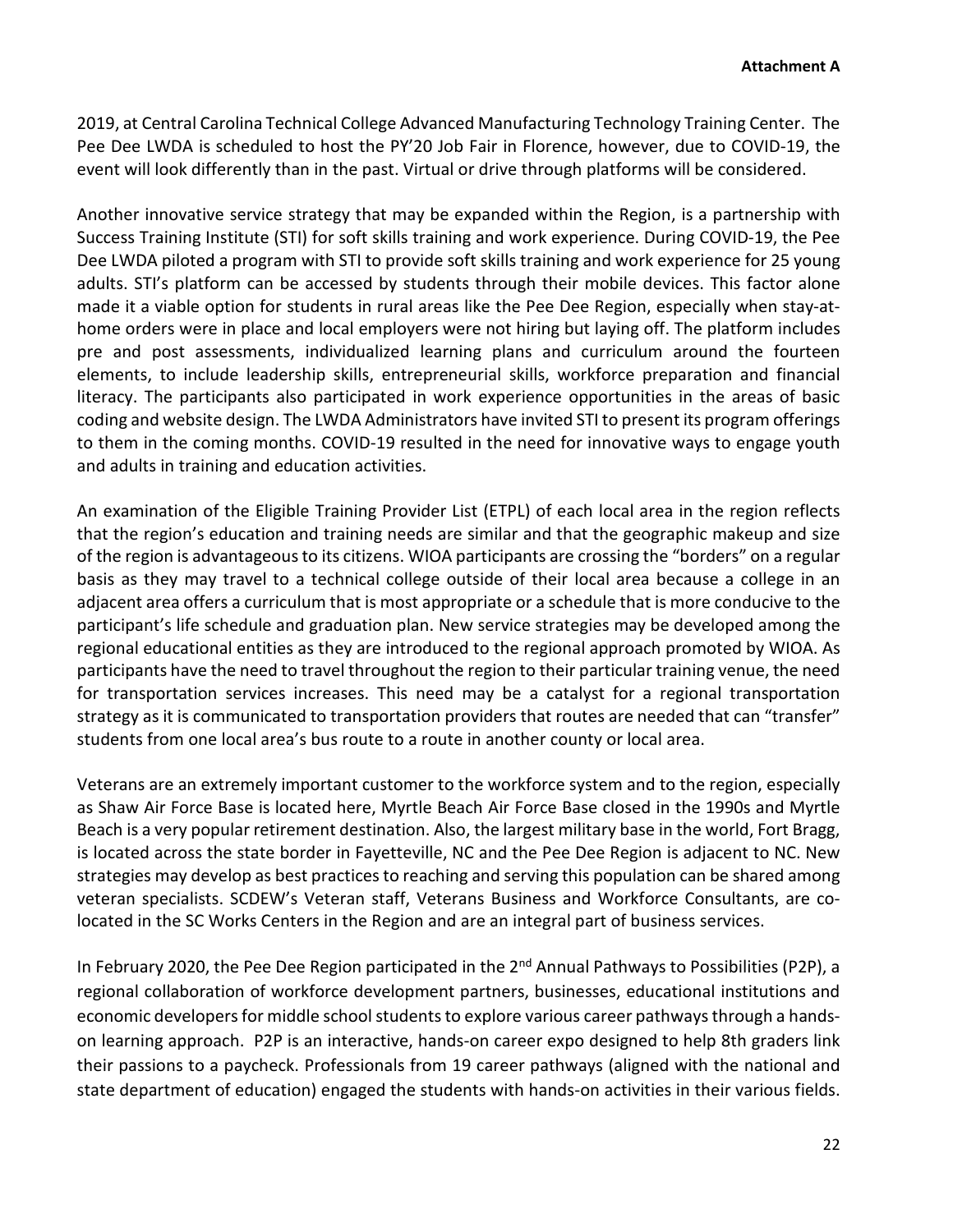They also shared what life is like in their jobs and the training and education that is required. In the end, over 800 8th graders from eight counties across the Pee Dee region attended this two-day event. Students spent two hours exploring their careers of interest and engaging with professionals who actually work in those careers.

A strategy to serve young adults in Williamsburg County, Job Readiness Boot Camp, is a best practice that is under consideration for regionalization. The youth developed resumes, worked on interviewing skills, participated in a customer service training and problem-solving activities. The activity culminated in a work experience opportunity for the youth participants. Providing work-based learning opportunities for youth is the best way to teach employability skills, teamwork, and soft skills and regionalization promotes the discovery of strategies that can be replicated. The GED Incentive Program in the Pee Dee Area has resulted in over 600 GED's since 2008. This is another program that can be easily replicated in the region. The software that is central to the success of the program is Aztec Learning Systems and a regional licensing agreement may be explored.

Adult Education is a core WIOA partner. Within the region, Adult Ed is participating in the SC Works Centers at varying levels. The priority of services policy that includes priority to individuals with basic skills deficiency increases the need for increased coordination with Adult Education. In the Waccamaw and Santee Lynches Local Areas, Adult Education provides services on-site three days a week in a center. Each center, its customers and the workforce system would benefit from a replication of this practice. This approach will be touted at partner meetings and as other Adult Educations learn of the benefits of partnering to this degree, more such arrangements may result. In the Pee Dee and Santee-Lynches Local Areas, several WIOA youth contractors have co-located at Adult Education sites and both partners benefit from the arrangement- TABE testing and post-testing is easily accessible and the availability of work experience opportunities and WIOA incentives can motivate students. Also, Vocational Rehabilitation is a core WIOA partner. Like Adult Education's role in the centers, VR provides services in the centers across the region on a varying basis and there are certainly times that the services VR is providing are not conducive to delivery in the center environment. In Waccamaw, a VR representative serves in the center once a week. WIOA provides the stimulus for strategic conversations to take place about sharing resources and most efficiently serving shared customers. Partnerships in one local area may be perfectly replicated in another local area and the customer will be the main benefactor.

Georgetown Jobs Connection is a "one stop jobs program" that combines the assets of the non-profit agencies in the Georgetown community led by Helping Hands, A Father's Place, Goodwill, and the Waccamaw Local Area. This program gives those in poverty (specifically the unemployed and the underemployed) a "hand up" toward achieving independent productive lives. Participants in the program undergo a week-long Boot Camp in which they participate in employability skills development activities. They are WorkKeys/WIN tested and take a Career Interest Inventory that assists in their selection of a career path. Participants are then routed towards the entity that can best assist them with employment attainment, be it WIOA, VR, or other entities that can best meet their needs. This model of public/non-profit partnership can be replicated throughout the region.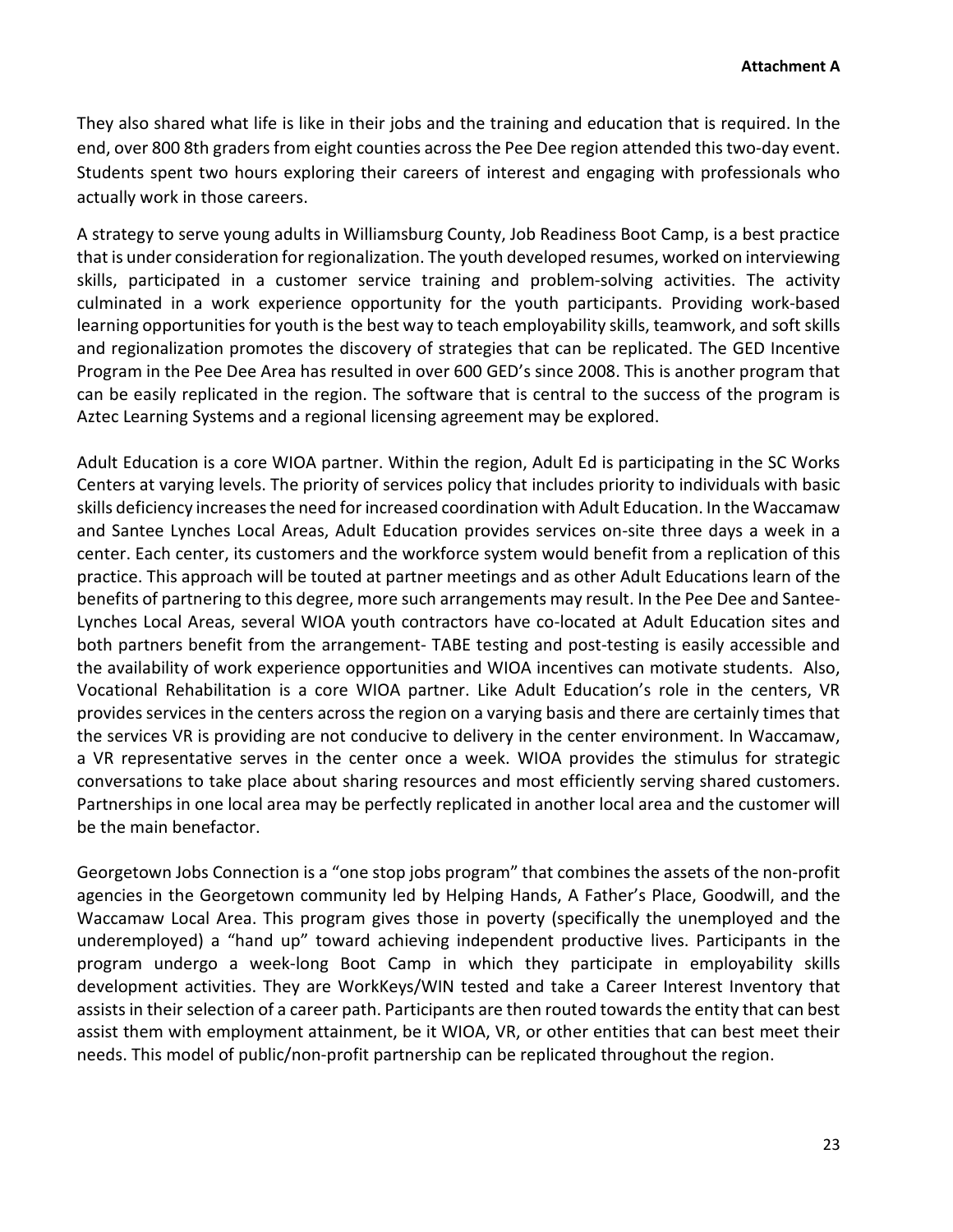- **5. A description of any administrative cost arrangements that currently exist or that will be established within the region, including the pooling of funds for administrative costs, as appropriate. Regions should consider:**
- **Current or proposed resource leveraging agreements; and**
- **The establishment of a process to evaluate cost sharing arrangements.**

Currently, no administrative cost arrangements exist between the three local areas of the region. However, as a result of the planning process and the Sector Strategy planning, the local areas would consider pooling administrative costs to:

- Hire a consultant to facilitate the development of future Workforce Board Strategic Plan(s) and/or a Regional Plan. A consultant may also be helpful in assisting the region to implement facets of the Regional Plan currently under development.
- Accomplish Workforce Development Board training. The region could split the costs of the consultant, venue costs, and travel expenses of board members.
- Facilitate the achievement of One Stop Certification Standards for all centers in the region.
- Procure IT services or supplies for the SC Works Centers in the region.
- Secure a Public Relations firm to manage the content of its social media platforms

Certainly, once a decision is made to share administrative costs in some manner, a process will be established to evaluate the cost sharing arrangements. Standardized procurement procedures would be used in the selection of consultants, facilitators and/or trainers.

- **6. A description of how transportation, access to childcare or other supportive services are coordinated within the region, as appropriate. Regions should consider:**
- **How the provision of transportation or other supportive services could be enhanced regionally;**
- **What organizations currently provide or could provide supportive services; and**
- **Establishing a process to promote coordination of the delivery of supportive services.**

The provision of transportation and other supportive services might be better coordinated and enhanced through a regional agreement with transportation providers (e.g. transportation authorities) and other providers of support services (e.g. department of social service offices, etc.). This option will be investigated. Currently, the Regional Transportation Authorities (RTAs) provide limited coverage, primarily in the larger metropolitan areas or from rural areas to technical colleges, such as Florence-Darlington, Central Carolina and Williamsburg Technical Colleges, USC Sumter and Morris College. Recently, the CareFirst Carolina Foundation has rallied communities in the Pee Dee LWDA to financially support local routes in communities such as Bennettsville, Dillon and Hartsville. These routes are connecting citizens in the rural communities to resources and jobs and these partnerships are proving to be very successful. Waccamaw Local Area is negotiating with RTA to provide transit from a centralized point to a busy industrial park. In the Pee Dee Local Area, a couple of the Adult Educations have cooperative arrangements with RTAs for their students. In addition to free rides to the Adult Education sites, as a result of being enrolled in Adult Education, the students can access the system and travel throughout the metro area. Due to the scarcity of public transportation resources, there are many private transportation companies and some community action agencies providing limited transportation services to their clients. Just as WIOA provides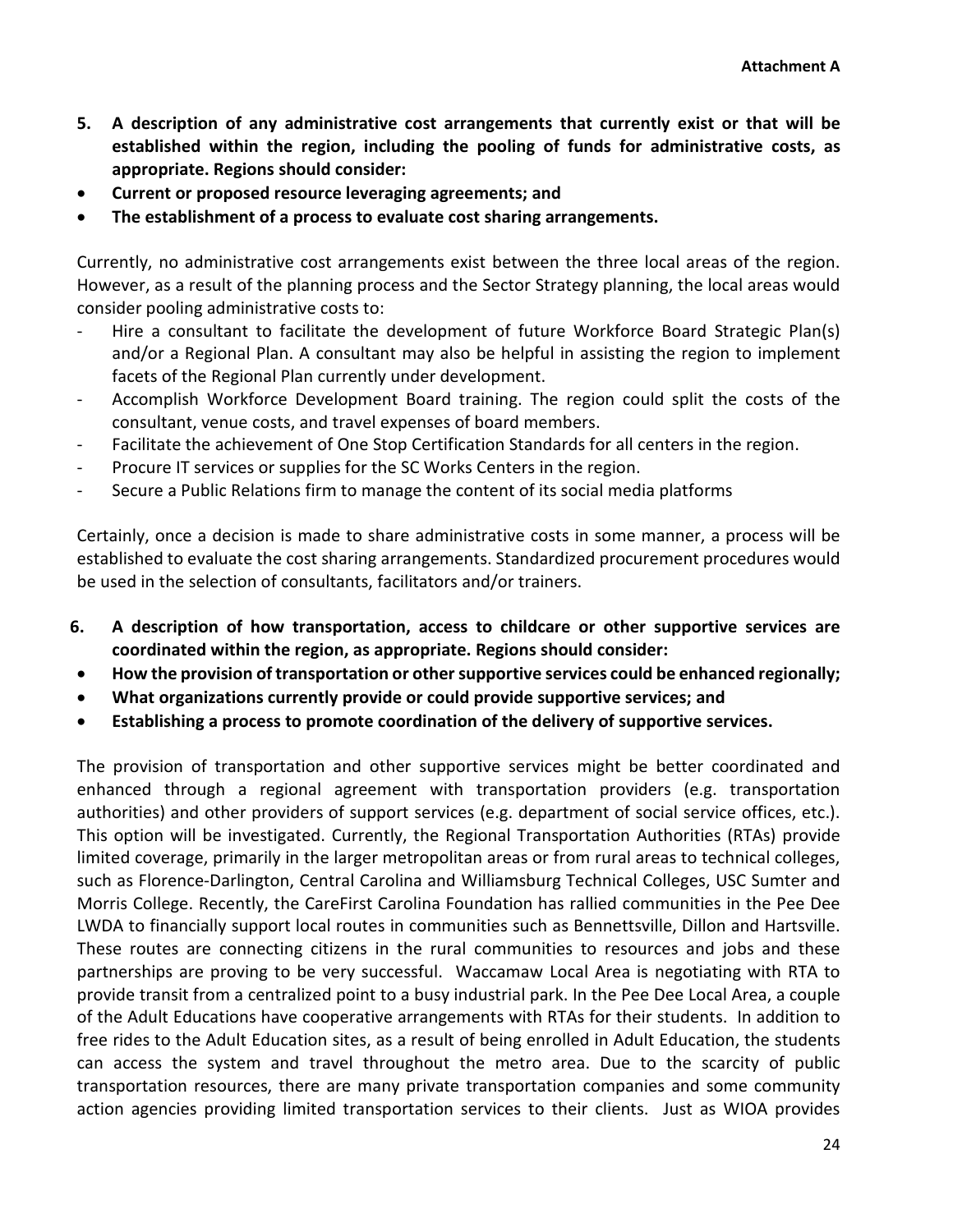supportive services and/or training costs to its clients, Department of Social Services (DSS) and Vocational Rehabilitation do, as well. Co-enrollment of participants in multiple programs allows for the sharing of resources as one entity may cover training costs and another federal/state program covers the supportive services costs, or vice versa.

An opportunity that would enhance the provision of transportation services in the region would be arrangements with faith-based organizations to utilize their buses/vans during the week when many sit idle. Churches may be interested in serving their communities in this way. Of course, faith-based organizations could also be approached to provide other supportive services such as meals, access to clothes closets, food closets, etc. Churches are aware of needs in their communities but may not know how to get involved. Marketing plans and materials and MOUs could be shared between the local areas.

The region will investigate the establishment of a process to promote the coordination of the delivery of supportive services. Efforts would most likely have to be initiated locally to gain buy-in and support. Regional meetings would then be coordinated to bring the various agencies together to develop and implement a regional approach to providing such services. A regional process would certainly be assisted by a shared participant management system which would allow core partners and others invested in the lives of the participants to know where there may be gaps of services. The region is active in sharing SCWOS with core partners and securing access for staff.

- **7. A description of how workforce development services are coordinated with economic development services and providers within the region. Regions should consider:**
- **Current economic development organizations engaged in regional planning; and**
- **Education and training providers involved with economic development.**

Within the Pee Dee Region, there are several examples of workforce development services coordinating with economic development services and providers within the region:

- On July 13, 2016, Sumter Economic Development, The Link, and Team Sumter hosted an Education Summit. Team Sumter is a catchphrase for all of the agencies (Economic Development, Workforce Development, Education, Private Business and Industry, etc.) who have to come together to expand the education and workforce systems in Sumter County. The Link is Sumter and Lee County's Economic Development Entities combined. Going forward, a Post-Education Summit Steering Team has been formed of these same partners with the goal to address employers' short term hiring needs; document, analyze, and publish regular data on local hiring trends, employer skill requirements and labor supply; strengthen education alignment to promote a pipeline of skilled workers; create enthusiasm for local career opportunities & provide roadmap for accessing them and leverage private dollars to bring in more state and federal funds.
- NESA- The Pee Dee and Waccamaw Local Areas are partners with Northeastern Strategic Alliance (NESA), a regional economic development organization that serves a nine-county region in the northeast corner of South Carolina. NESA's primary objective is to significantly enhance the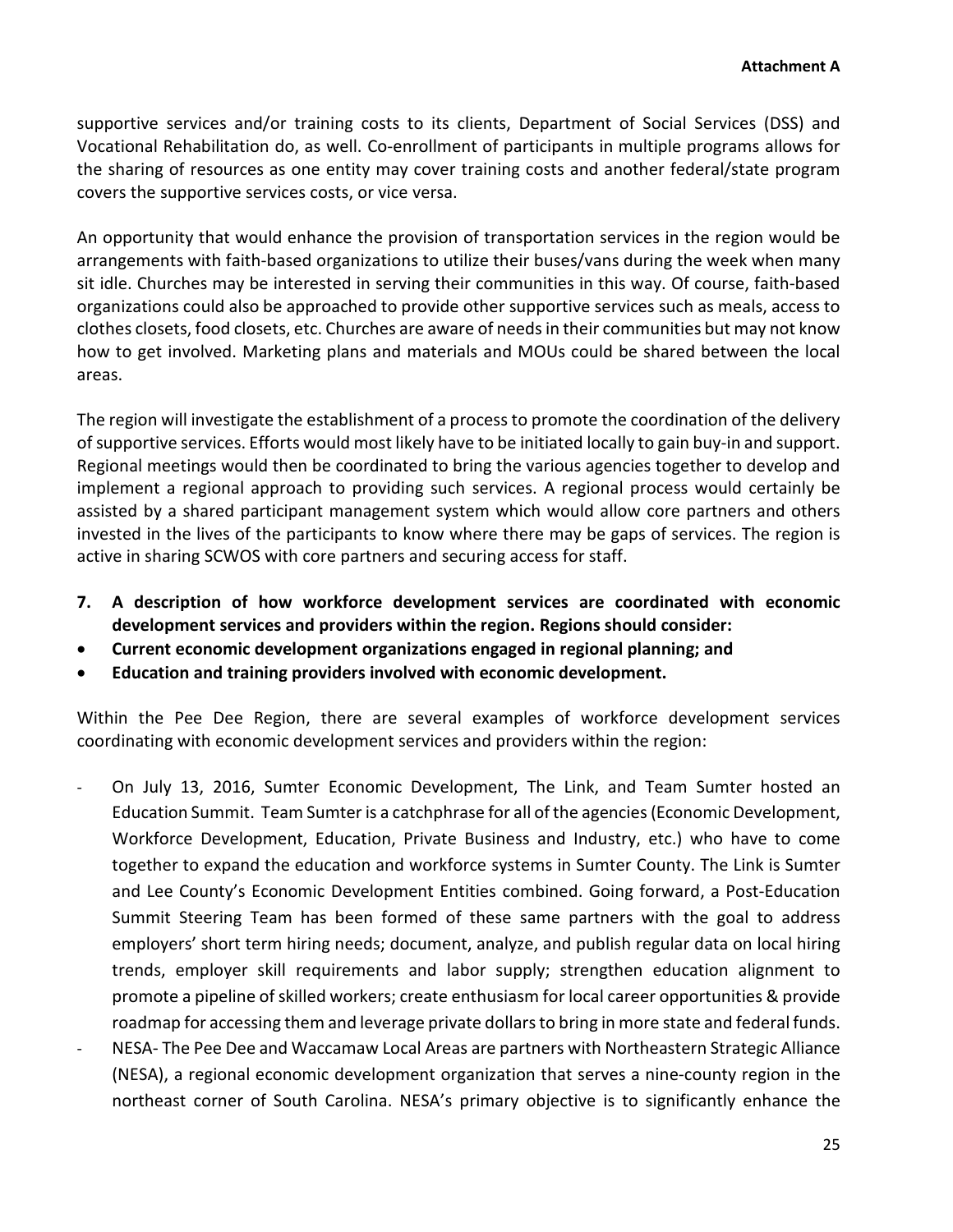quality of life for residents of the region by creating additional jobs and capital investment within the existing industry base, recruiting new companies and expanding tourism-related development. NESA is often called upon to partner on various workforce projects, including grant writing, providing LMI and region-specific data regarding workforce, industry and county data.

- Three Councils of Governments (COGs) administer the WIOA programs in the Region- Santee-Lynches, Pee Dee and Waccamaw. COGs are quasi-governmental agencies, created by legislation in 1969, that foster inter-governmental cooperation and innovative partnerships for the communities within the regions they serve. They are a link between county governments, municipalities and residents. In other words, at their core, they are "regional", and their focus is on the economic development of their subsequent service area. Some of the broad activities that they are involved in include Planning, Workforce Development and Economic Development, to include the Community Development Block Grant (CDBG) program and US Department of Economic Development Administration (EDA) programs. It is often that COG staff from different departments are working on aspects of the same project, therefore, coordinating economic development activities and ensuring that all applicable organizations in the community are at the table. One way that Pee Dee and Santee-Lynches Local Areas ensure that economic development organizations have hands-on involvement in workforce efforts is by inviting the county economic development directors to participate on a committee to review Incumbent Worker Funds (IWT) applications. This relationship has served both local areas well over the years and keeps the organizations aware of the Boards' purpose and goal to provide business services that will strengthen the available industry and new industry prospects. Economic Development directors also assist with the promotion and outreach of the IWT program to employers in need of such funding. Also, on each Workforce Development Board, economic development agencies are vital members. These entities are able to add important information to the discussion about the local labor market, needs of current employers and the desires of prospective employers. As the Pee Dee Region's Workforce Boards engage in strategic planning efforts, Economic Development organizations will be invited to participate and offer their expertise.
- Also in the Santee-Lynches Local Area, partnerships have been fostered with economic development partners and chambers of commerce to where information is funneled to these representatives on a regular basis, and they in turn distribute the local area's information and promote our services to their clients and members. This is a great partnership that fosters outreach and educates communities in the region on the workforce services available to them.
- iMPACT is an acronym for "**I**gniting **M**arion's **P**ower: **A**ttaining **C**ountywide **T**ransformation." iMPACT is a grass roots economic development effort that Marion County, in the Pee Dee Local Area, has embraced to bring economic prosperity to a county that historically has the highest unemployment figures in the state. It consists of individuals volunteering from across the spectrum of county and regional concerned citizens: SC Works, WDB, colleges, the faith-based community, county elected officials, the mayor and councilpersons. Many of the members of iMPACT have been actively involved in Long Term Recovery Groups formed as a result of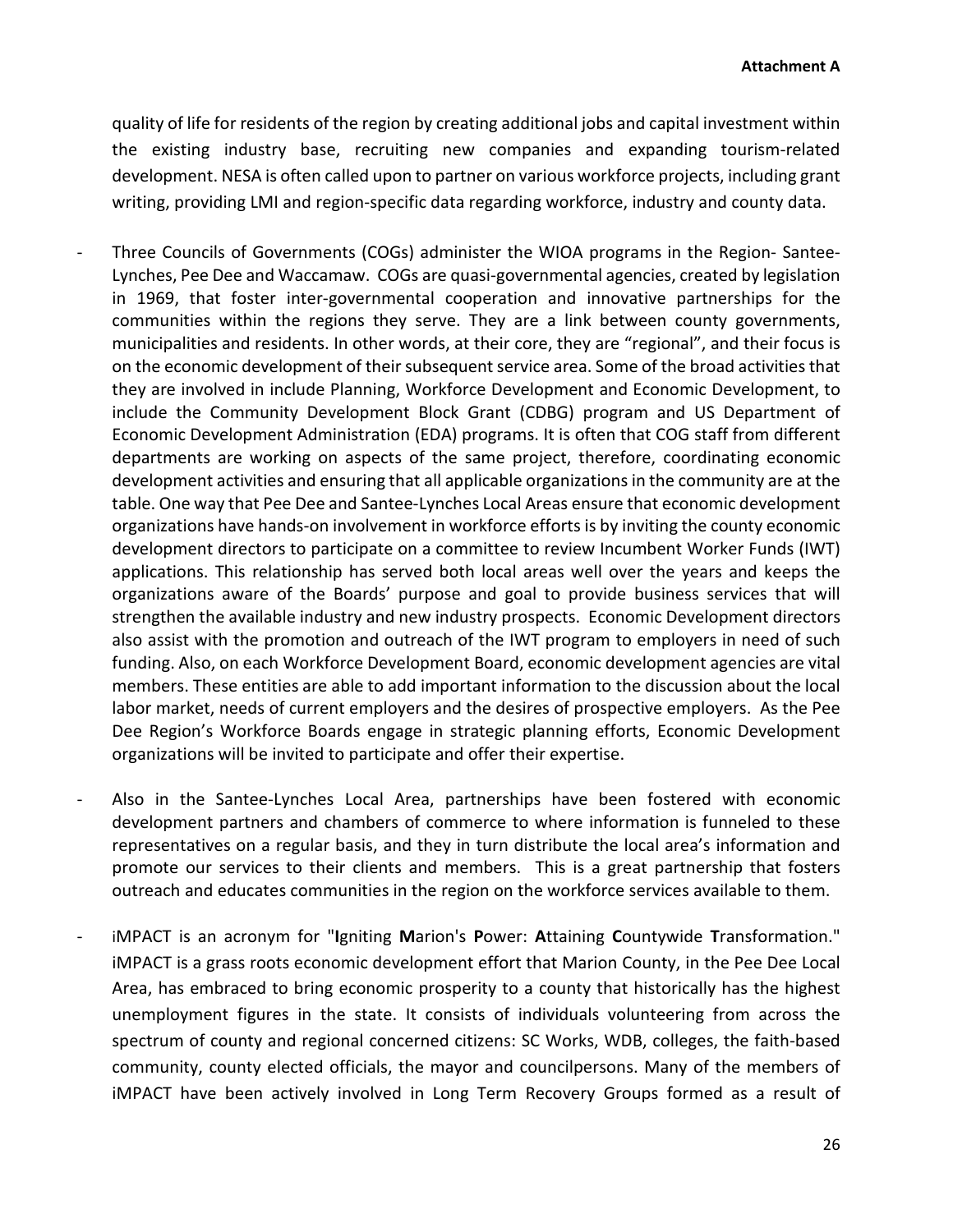Hurricanes Matthew and Florence. The Leadership Team recently met to resume its focus on future economic development opportunities. Each of the local areas in the region partners with Department of Commerce's Regional Workforce Advisors (RWA) to educate students, parents and industries about career clusters, lucrative career opportunities available to students with associates degrees and certificates from technical colleges. Also, in the Santee-Lynches area, Health and Manufacturing Careers Expo were held for middle and high school students to learn about viable careers in both fields. Advanced Manufacturing/STEM Expos have also been sponsored in the region by RWAs.

- The local technical colleges are excellent partners in Economic Development activities, particularly the Continuing Education divisions, as these divisions are working hand-in-hand with the local industry and are best suited to promptly develop trainings that meet their immediate needs. With the colleges, the local areas may co-sponsor Job Fairs, Student Success Days, meetings and surveys of employers, WIN profiling and testing services, etc. The Southeastern Institute of Manufacturing & Technology (SiMT), at FDTC, offers current, quality programs to employers in the Advanced Manufacturing sector, a key sector for the region and SiMT is a critical partner in economic development activities in the region. In August 2020, Northeastern Technical College and Harbor Freight Tools, Dillon County's largest employer, partnered to bring a new Warehouse Logistics Training Center to Marlboro County. The Center will provide training to 80-120 students annually. Harbor Freight donated inventory, equipment and software to stage a replica of their warehouses. Students will be placed in a realistic work environment and exposed to the processes and flow of materials they will encounter while employed. After completing the program, graduates will possess the skills they need to enter the workforce at Harbor Freight immediately through a paid internship program. The entire region benefits when education partners are directly involved in economic efforts. Apprenticeship Carolina is an Economic Development partner and is very respondent to the region's call to meet with local employers about establishing apprenticeships in their businesses and share about the cost savings benefits offered by the State and through WIOA.
- Often education and training providers, such as the technical colleges, readySC, and SC Works Business Services Consultants are at the table with economic development organizations when they are working to secure a new company to the local area or region or to assist an existing company with an expansion. These providers are able to provide information on the various training programs currently available to meet the needs of the company, as well as, to obtain information from employers in order to develop training curricula/programs that may not exist but will be needed to meet the demands of said employers.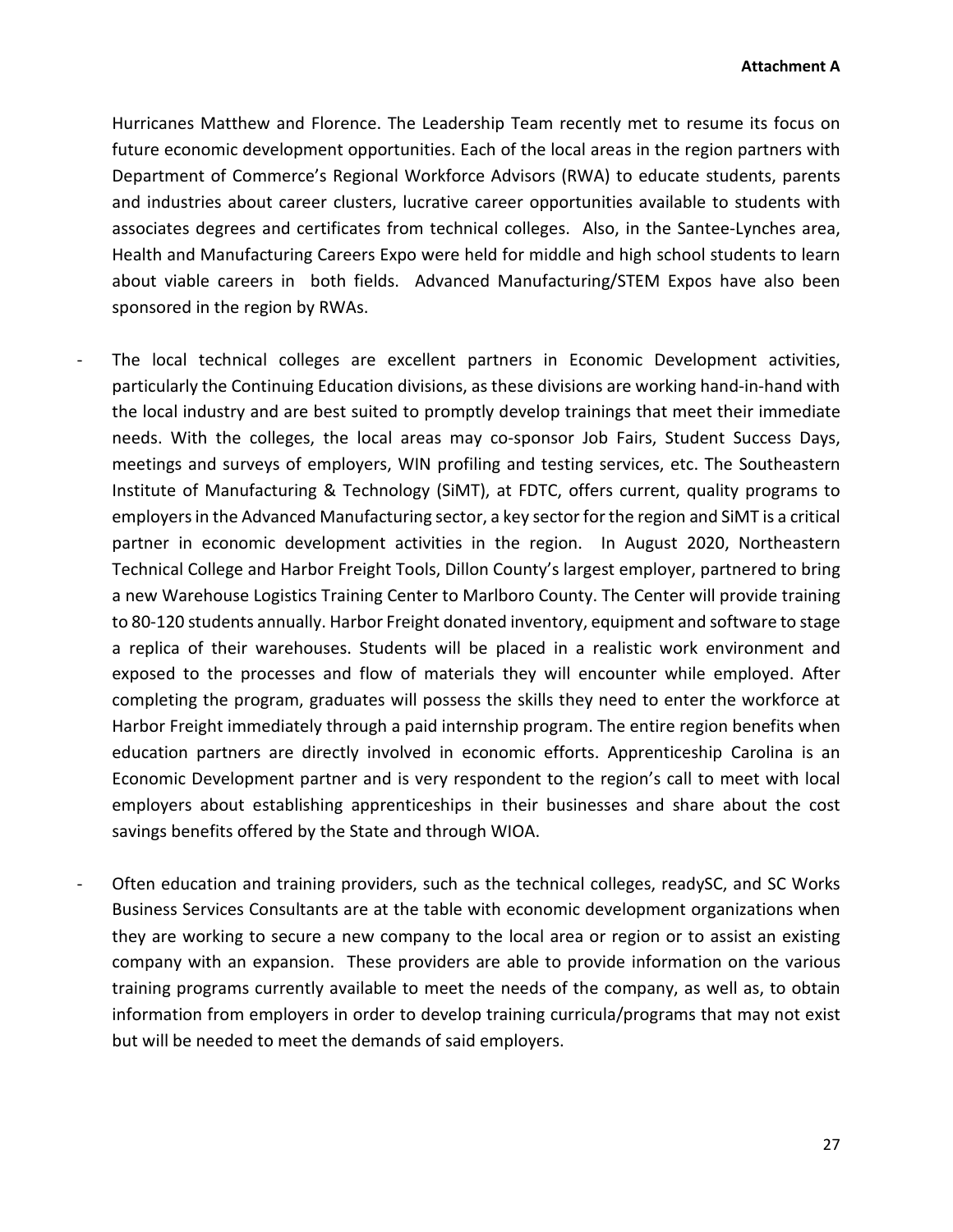**8. A description of the region's plan regarding coordination of local performance negotiations. Each local area will continue to negotiate performance goals with the state and will remain ultimately responsible for ensuring performance meets or exceeds the agreed upon goals.**

Each local area will continue to negotiate performance goals with the State and will remain ultimately responsible for ensuring performance meets or exceeds the agreed upon goals. If the State requires that the region coordinates its local performance standards, every effort will be made to comply. Certainly, each of the local areas can learn from one another regarding strategies and efforts to meet or exceed its own local standards and this conversation will take place among the local areas.